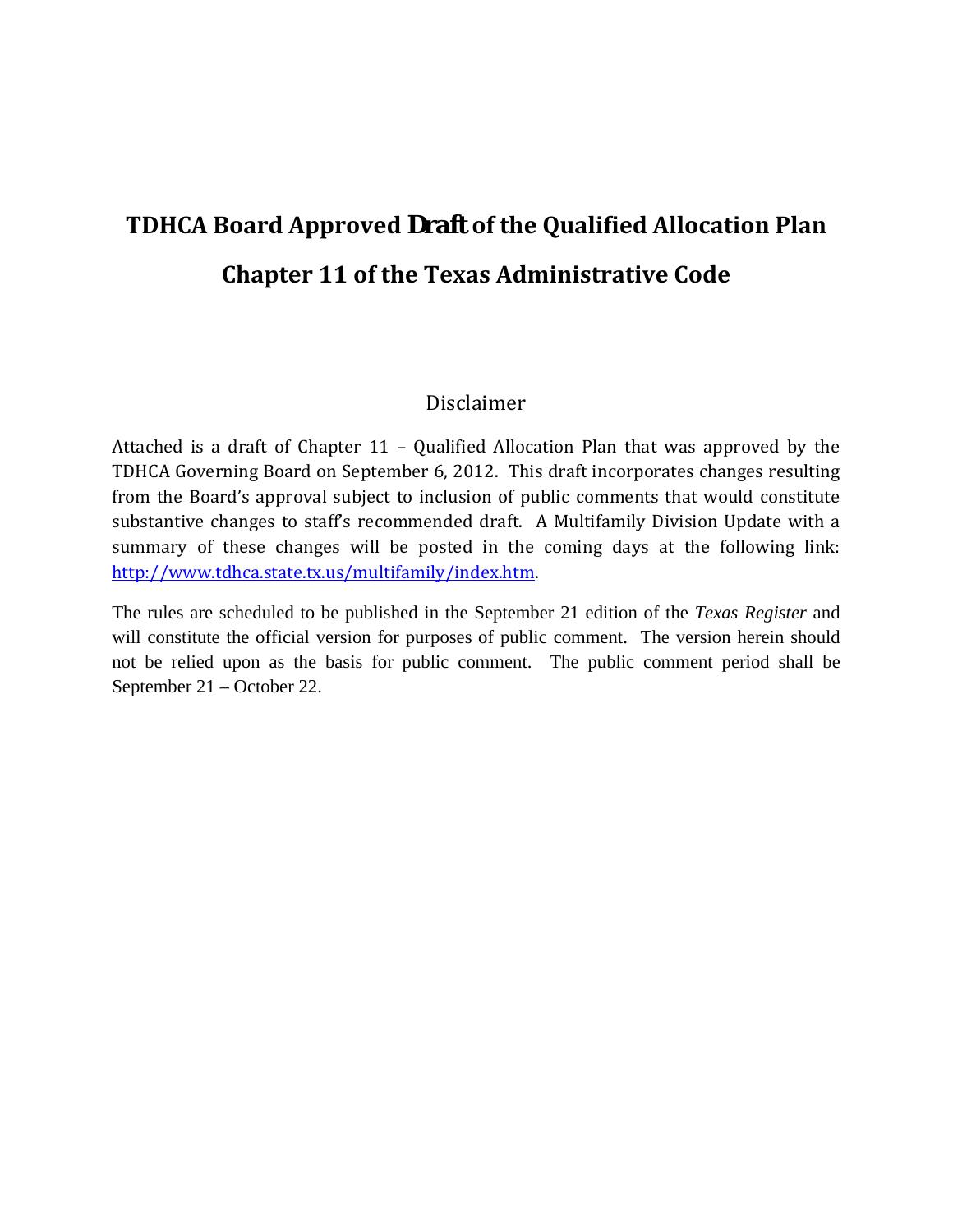#### **State of Texas Qualified Allocation Plan**

#### **§11.1. General.**

 (a) Authority. The rules in this chapter apply to the allocation by the Texas Department of Housing and Community Affairs (the "Department") of Housing Tax Credits authorized by applicable federal income tax laws and whereby the Department is authorized to make such allocations for the State of Texas pursuant to  $\S42$ (m)(1), the Department developed this Qualified Allocation Plan (QAP) to establish the procedures and applicable to a Housing Tax Credit Development or Application in Chapter 10 of this title (relating to Uniform Texas Government Code, Chapter 2306, Subchapter DD. As required by Internal Revenue Code (the "Code"), requirements relating to an allocation of Housing Tax Credits. All requirements herein and all those Multifamily Rules), or otherwise incorporated by reference herein constitute the QAP required by Texas Government Code, §2306.67022.

 (b) Due Diligence and Applicant Responsibility. Department staff may, from time to time, make available for use by Applicants information and informal guidance in the form of reports, frequently asked questions, and issues that may not be fully addressed in the QAP or be unclear when applied to specific facts. However, while these resources are offered to help Applicants prepare and submit accurate information, Applicants should also appreciate that this type of guidance is limited by its nature and that staff will apply the rules of the QAP to each specific situation as it is presented in the submitted Application. In addition, although the Department sole responsibility of the Applicant to independently perform the necessary due diligence to research, Application. Notwithstanding the fact that these rules along with other Department resources may not contemplate unforeseen situations that may arise, the Department will apply a reasonableness standard to responses to specific questions. The Department encourages communication with staff in order to clarify any may compile data from outside sources in order to assist Applicants in the Application process, it remains the confirm and verify any data, opinions, interpretations, or other information upon which an Applicant bases an the evaluati on of Applications for Housing Tax Credits.

 (c) Compe titive Nature of Program. Applying for competitive housing tax credits is a technical process that must be followed completely. As a result of the highly competitive nature of applying for tax credits, an Applicant should proceed on the assumption that deadlines are fixed and firm with respect to both date and time and cannot be waived except where authorized and for truly extraordinary circumstances, such as the occurrence of a significant natural disaster that makes timely adherence impossible. If an Applicant chooses to submit by delivering an item physically to the Department, it is the Applicant's responsibility to be within the Department's doors by the appointed deadline. Applicants should further ensure that all documents are legible, properly organized and tabbed, and that digital media is fully readable. Applicants are strongly encouraged to submit the required items well in advance of established deadlines.

 (d) Definitions. The capitalized terms or phrases used herein are defined in §10.3 of this title (relating to Government Code, Chapter 2306, §42 of the Code, or other Department rules have, when capitalized, the meanings ascribed to them therein. Defined terms when not capitalized, are to be read in context and Definitions), unless the context clearly indicates otherwise. Any capitalized terms that are defined in Texas construed according to common usage.

#### **§11.2. Program Calendar for Competitive Housing Tax Credits.**

 Non‐statutory deadlines specifically listed in the Program Calendar may be extended for good cause by the Executive Director for a period of not more than five (5) business days provided, however, that the Applicant has requested an extension prior to the date of the original deadline. Extensions relating to Administrative Deficiency deadlines may only be extended if documentation needed to resolve the item is needed from a Third Party.

| <b>Deadline</b> | <b>Documentation Required</b> |
|-----------------|-------------------------------|
|-----------------|-------------------------------|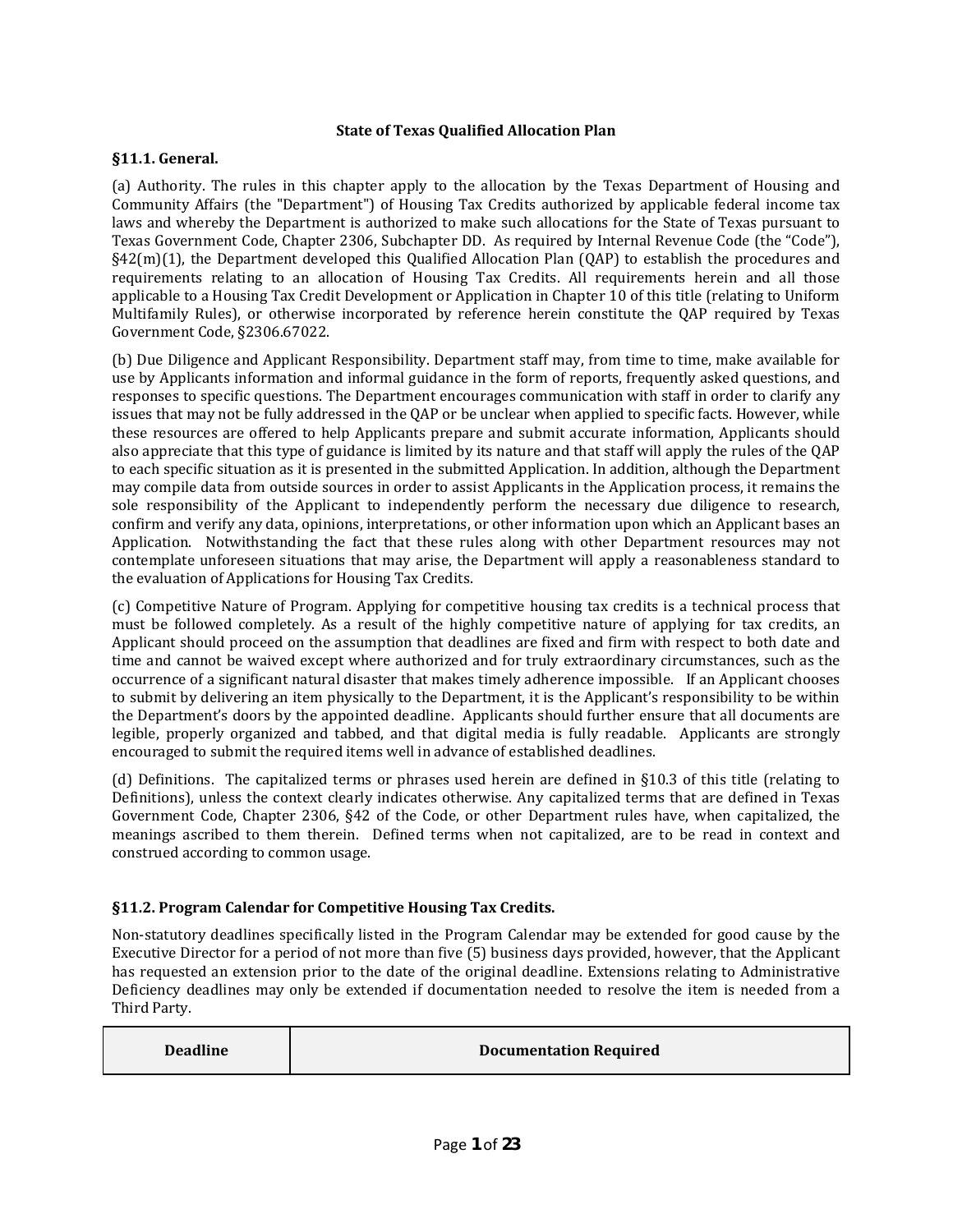| <b>Deadline</b> | <b>Documentation Required</b>                                                                                                             |
|-----------------|-------------------------------------------------------------------------------------------------------------------------------------------|
| 12/17/2012      | Application Acceptance Period Begins.                                                                                                     |
| 12/17/2012      | Pre-application Neighborhood Organization Request Date.                                                                                   |
| 01/08/2013      | Pre-Application Final Delivery Date.                                                                                                      |
| 01/18/2013      | Full Application Neighborhood Organization Request Date.                                                                                  |
| 03/01/2013      | Full Application Delivery Date.                                                                                                           |
| 03/01/2013      | Quantifiable Community Participation (QCP) Delivery Date.                                                                                 |
| 03/01/2013      | Third Party Report Delivery Date (Environmental Site Assessment (ESA),<br>Property Condition Assessment (PCA), Appraisal (if applicable). |
| 04/01/2013      | Final Input from State Representative or State Senator Delivery Date.                                                                     |
| 04/01/2013      | Market Analysis and Civil Engineer Feasibility Study Delivery Date.                                                                       |
| 04/01/2013      | Resolutions Delivery Date.                                                                                                                |
| 05/15/2013      | Application Challenges Deadline.                                                                                                          |
| Mid-May         | Final Scoring Notices Issued for Majority of Applications Considered<br>"Competitive."                                                    |
| 06/14/2013      | Deadline for public comment to be included in a summary to the Board.                                                                     |
| June            | Release of Eligible Applications for Consideration for Award in July.                                                                     |
| Late July       | Final Awards.                                                                                                                             |
| Mid-August      | Commitments are Issued.                                                                                                                   |
| 11/01/2013      | Carryover Documentation Delivery Date.                                                                                                    |
| 07/01/2014      | 10 percent Test Documentation Delivery Date.                                                                                              |
| 12/31/2015      | Placement in Service.                                                                                                                     |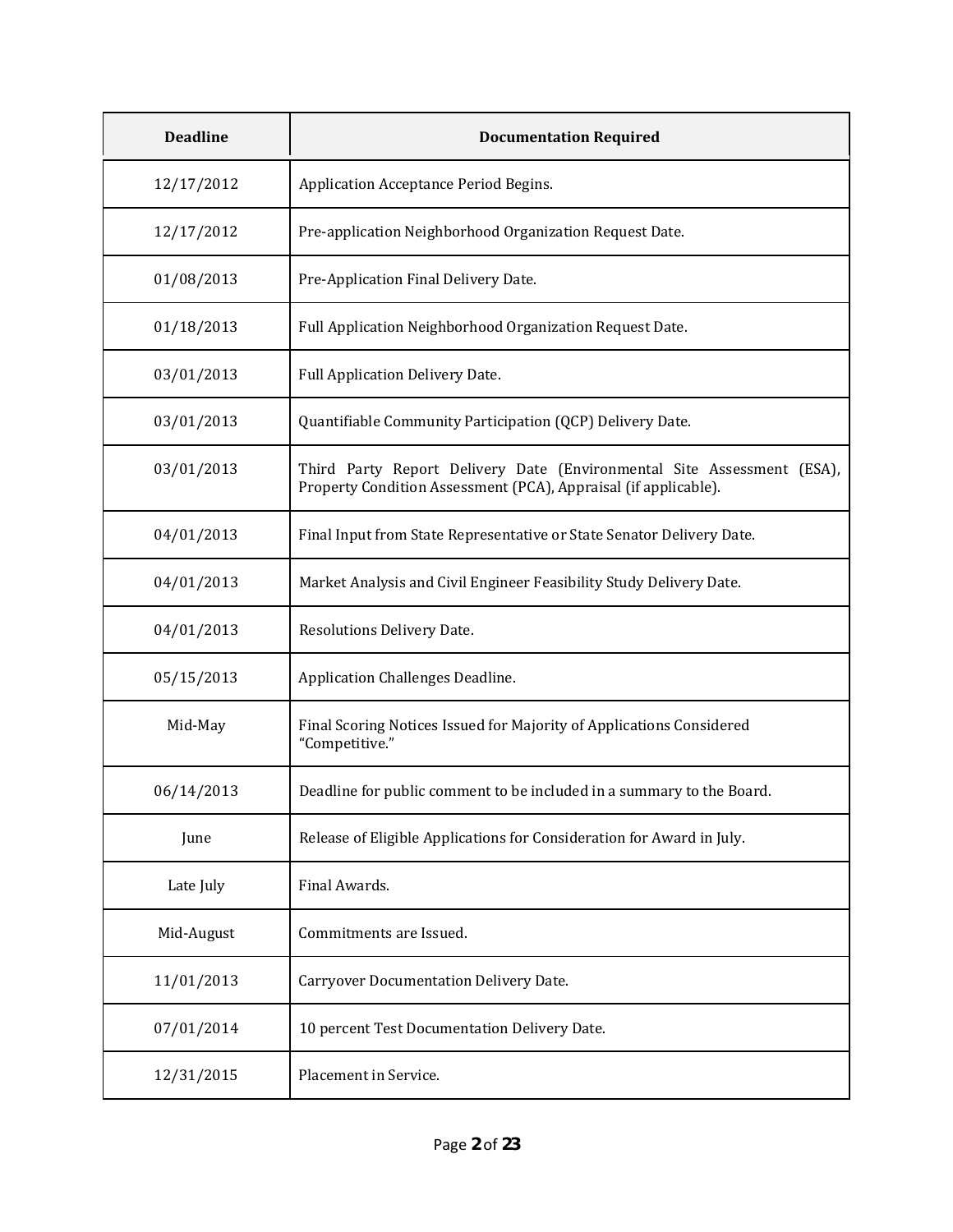| <b>Deadline</b>                                                                                 | <b>Documentation Required</b>                |
|-------------------------------------------------------------------------------------------------|----------------------------------------------|
| Five (5) business days<br>after the Deficiency<br>Notice date (without<br>incurring point loss) | Administrative Deficiency Response Deadline. |

#### **§11.3. Housing DeConcentration Factors.**

 and the Board will not make an award to an Application that proposes a Development Site located in a county with a population that exceeds one million if the proposed Development Site is also located less than two linear miles from the proposed Development Site of another Application that is awarded in the same calendar (a) Two Mile Same Year Rule (Competitive HTC Only). (§2306.6711(f)) Staff will not recommend for award, year.

 if located completely outside a municipality, a county, that has more than twice the state average of units per capita supported by Housing Tax Credits or private activity bonds at the time the Application Round begins Review Board), the Applicant must obtain prior approval of the Development from the Governing Body of the adopted by the Governing Body of the municipality or county, as applicable, setting forth a written statement Multifamily Programs Procedures Manual. (b) Twice the State Average Per Capita. (§2306.6703(a)(4)) If the Development is located in a municipality, or (or for Tax‐Exempt Bond Developments at the time the Certificate of Reservation is issued by the Texas Bond appropriate municipality or county containing the Development. Such approval must include a resolution of support, referencing Texas Government Code, §2306.6703(A)(4), and authorizing an allocation of Housing Tax Credits for the Development. An acceptable, but not required, form of resolution may be obtained in the

(c) One Mile Three Year Rule. (§2306.6703(a)(3))

 (1) An Application that proposes the New Construction or Adaptive Reuse of a Development that is located one linear mile or less (measured by a straight line on a map) from another Development that meets all of the criteria in subparagraphs  $(A) - (C)$  of this paragraph shall be considered ineligible.

(A) The Development serves the same type of household as the proposed Development, regardless of whether the Development serves families, elderly individuals, or another type of household; and

New Construction at any time during the three-year period preceding the date the Application Round (B) The Development has received an allocation of Housing Tax Credits or private activity bonds for any begins (or for Tax‐Exempt Bond Developments the three‐year period preceding the date the Certificate of Reservation is issued); and

(C) The Development has not been withdrawn or terminated from the Housing Tax Credit Program.

(2) Paragraph (1) of this subsection d oes not apply to a Development:

(A) that is using federal HOPE VI ( or successor program) funds received through HUD;

 (B) that is using locally approved funds received from a public improvement district or a tax increment financing district;

 (C) that is using funds provided to the state under the Cranston‐Gonzalez National Affordable Housing Act (42 U.S.C. §§12701 et seq.);

 (D) that is using funds provided to the state and participating jurisdictions under the Housing and Community Development Act of 1974 (42 U.S.C. §§5301 et seq.);

(E) that is located in a county with a population of less than one million;

(F) that is located outside of a metropolitan statistical area; or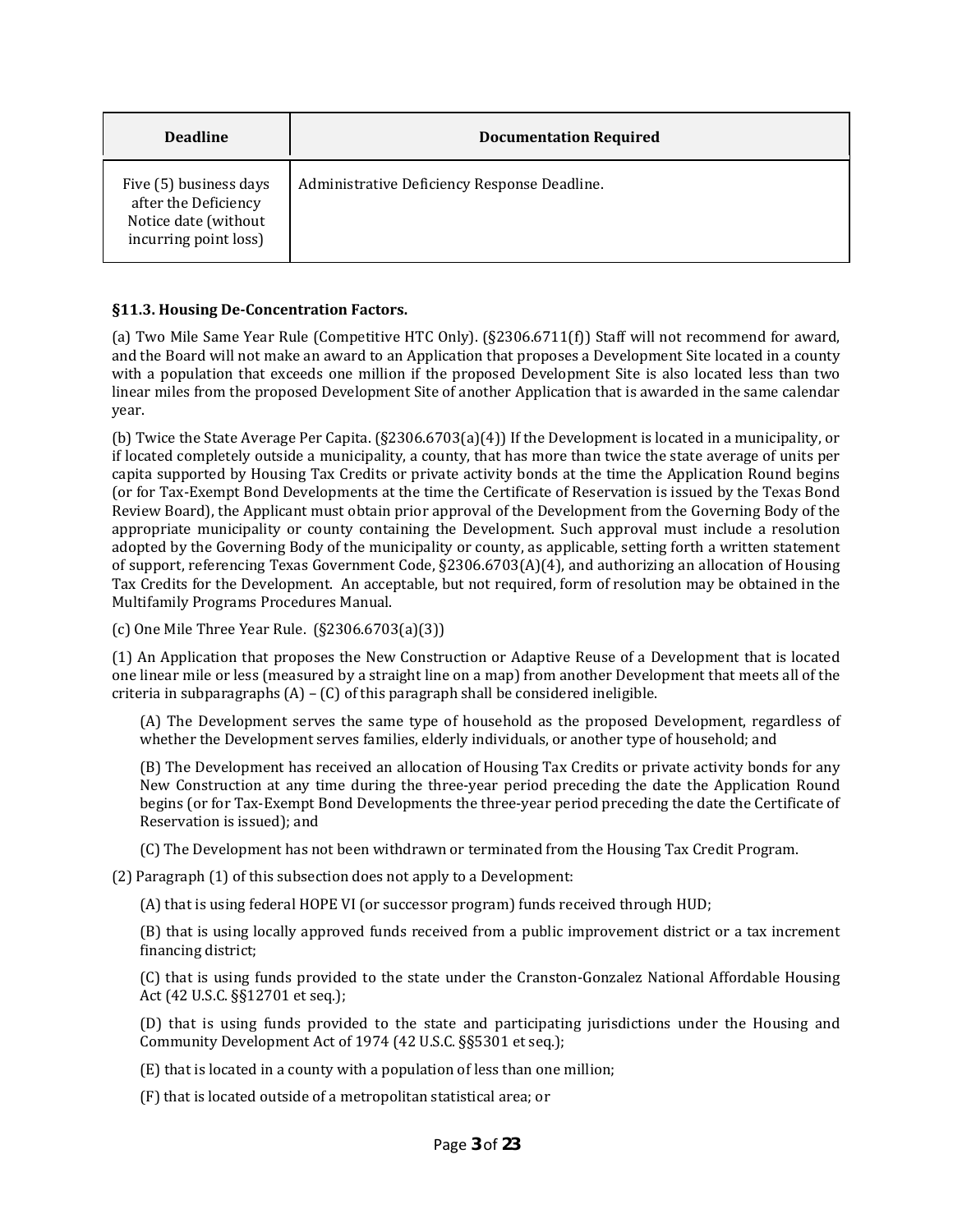(G) that the Governing Body of the appropriate municipality or county where the Development is to be mile or less from a Development described under paragraph (1)(A) of this subsection. An acceptable, but not required, form of resolution may be obtained in the Multifamily Programs Procedures Manual. located has by vote specifically allowed the construction of a new Development located within one linear

 prior to the Resolutions Delivery Date (for Tax Exempt Bond Developments the resolution must be submitted (3) Where a specific source of funding is referenced in paragraph  $(2)(A)$  -  $(D)$  of this subsection, a commitment or resolution documenting a commitment of the funds must be provided in the Application or no later than 14 days prior to the Board meeting where the tax credits will be considered).

 Construction or Adaptive Reuse of a Development proposed to be located in a census tract that has more than 30 percent Housing Tax Credit Units per total households as established by the U.S. Census Bureau for the (d) Limitations on Developments in Certain Census Tracts. An Application that proposes the New most recent Decennial Census shall be considered ineligible unless:

(1) the Development is in a Place whose population is less than 100,000; or

 (2) the Governing Body of the appropriate municipality or county containing the Development has by vote specifically allowed the construction of the new Development and submits to the Department a resolution referencing this rule.

 (e) Additional Phase. Applications proposing an additional phase of an existing tax credit Development serving the same Target Population, or Applications proposing Developments that are adjacent to an existing tax credit Development serving the same Target Population, or Applications that are proposing a Development serving the same Target Population on a contiguous site to another Application awarded in the Development have been completed and have maintained occupancy of at least 90 percent for a minimum six (6) month period as reflected in the submitted rent roll. same program year, shall be considered ineligible unless the other Developments or phase(s) of the

### **§11.4. Tax Credit Request and Award Limits.**

 (a) Credit Amount (Competitive HTC Only). (§2306.6711(b)) The Board may not allocate to an Applicant, the Applicant, Developer or Affiliate of the Development Owner) Housing Tax Credits in an amount greater than \$3 million in a single Application Round. All entities that share a Principal are Affiliates. For purposes of determining the \$3 million limitation, a Person is not deemed to be an Applicant, Developer, Affiliate or Developer, Affiliate or Guarantor (unless the Guarantor is also the General Contractor, and is not a Principal of Guarantor solely because i t:

(1) raises or provides equity ;

(2) provides "qualified commercial financing;"

 (3) is a Qualified Nonprofit Organization or other not‐for‐profit entity that is providing solely loan funds, grant funds or social services; or

 (4) receives fees as a Development Consultant or Developer that do not exceed 10 percent of the Developer Fee (or 20 percent for Qualified Nonprofit Developments) to be paid or \$150,000, whichever is greater.

 request more than 150 percent of the credit amount available in the sub‐region based on estimates released At-Risk Set-Aside. The Department will consider the amount in the Funding Request of the pre-application and Application to be the amount of Housing Tax Credits requested and will automatically reduce the Applicant's request to the maximum allowable under this subsection if exceeded. Regardless of the credit amount requested or any subsequent changes to the request made by staff, the Board may not award to any (b) Maximum Request Limit (Competitive HTC Only). For any given Development, an Applicant may not by the Department on December 1, or \$1,500,000, whichever is less, or \$2,000,000 for Applications under the individual Development more than \$2 million in a single Application Round. (§2306.6711(b))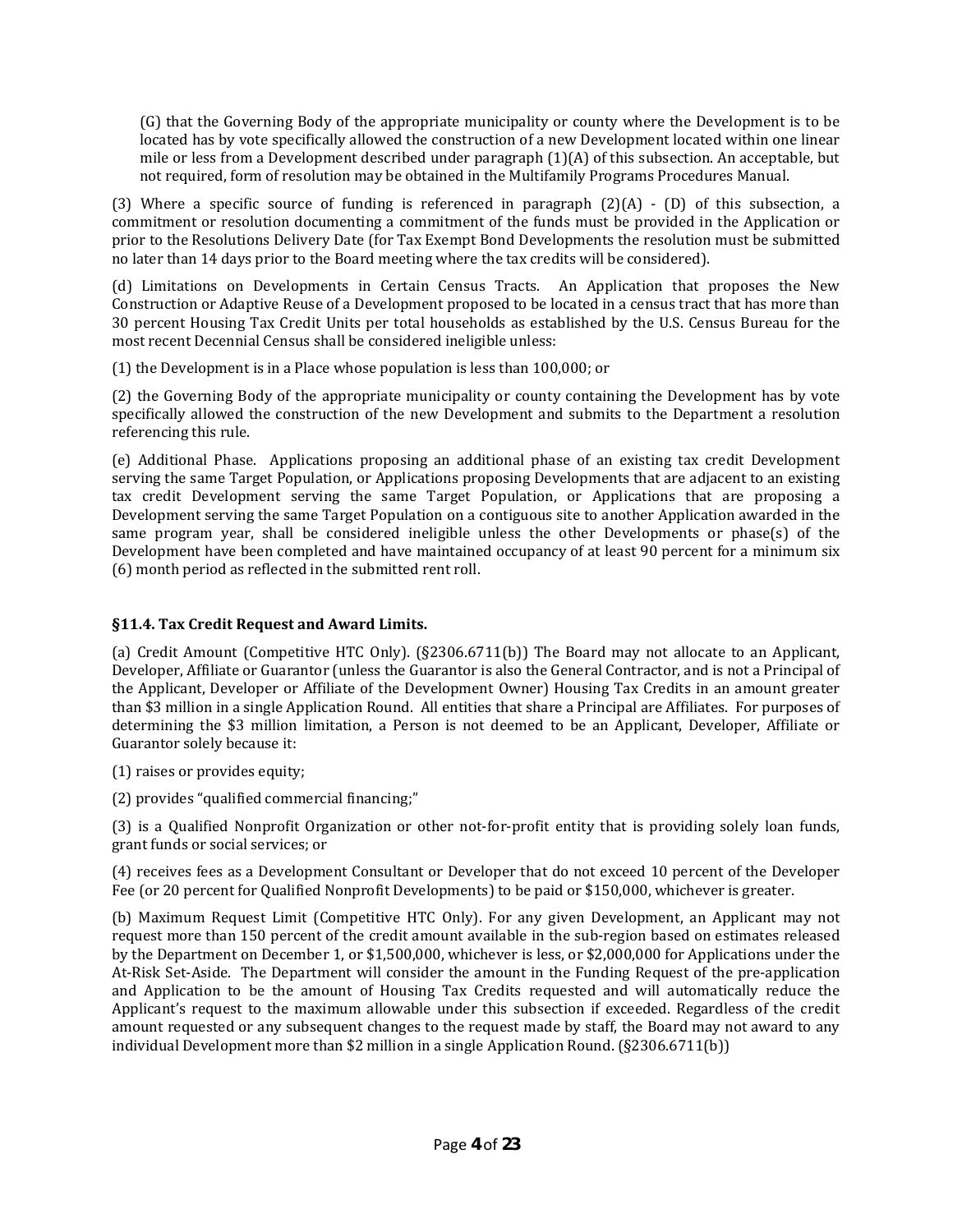(c) Increase in Eligible Basis (30 percent Boost). Applications will be evaluated for an increase of up to but not to exceed 30 percent in Eligible Basis provided they meet the criteria identified in paragraph (1) or (2) of this subsection. Staff will not recommend such an increase in Eligible Basis if it is determined it would cause t he Development to be over sourced, as evaluated by the Real Estate Analysis division, in which case a credit amount necessary to fill the gap in financing will be recommended. The criteria in paragraph (2) of this subsection are not applicable to Tax‐Exempt Bond Developments.

 (1) The Development is located in a Qualified Census Tract (QCT) (as determined by the Secretary of HUD) that has less than 30 percent Housing Tax Credit Units per total households in the tract as established by the U.S. Census Bureau for the most recent Decennial Census. New Construction or Adaptive Reuse Developments located in a QCT that has in excess of 30 percent Housing Tax Credit Units per total households in the tract are not eligible to qualify for a 30 percent increase in Eligible Basis, which would otherwise be available for the Development Site pursuant to  $$42(d)(5)(C)$  of the Code. For Tax-Exempt Bond Developments, as a general in order for the Department to apply the 30 percent boost in its underwriting evaluation. Applicants must submit a copy of the census map that includes the 11‐digit census tract number and clearly shows that the proposed Development is located within a QCT; rule, a QCT designation would have to coincide with the program year the Certificate of Reservation is issued

(2) The Development meets one of the criteria described in subparagraphs  $(A) - (D)$  of this paragraph (pursuant to the authority granted by H.R. 3221):

(A) the Development is located in a Rural Area;

 (B) the Development is proposing entirely Supportive Housing and is expected to be debt free or have no foreclosable or non‐cash flow debt;

(C) the Development meets the criteria for the Opportunity Index as defined in  $\S11.9(c)(4)$  of this chapter (relating to Competitive HTC Selection Criteria); or

 (D) the Board may allow a boost for a non‐Qualified Elderly Development not located in a QCT that is in a target area under a community revitalization plan.

 **§11.5. Competitive HTC SetAsides. (§2306.111(d))** This section identifies the statutorily‐mandated set‐ asides which the Department is required to allocate. An Applicant may elect to compete in as many of the set‐ asides described in this section for which the proposed Development qualifies.

 (1) Nonprofit Set‐Aside. (§2306.6729 and §2306.6706(b)) At least 10 percent of the State Housing Credit Ceiling for each calendar year shall be allocated to Qualified Nonprofit Developments which meet the requirements of §42(h)(5) of the Code and Texas Government Code, §2306.6729 and §2306.6706(b). Qualified Nonprofit Organizations must have the controlling interest in the Development Owner applying for the Application is filed on behalf of a limited liability company, the Qualified Nonprofit Organization must be the controlling Managing Member. Additionally, a Qualified Nonprofit Development submitting an Application in the Nonprofit Set‐Aside must have the nonprofit entity or its nonprofit Affiliate or subsidiary be the Developer or a co-Developer as evidenced in the development agreement. An Applicant that meets the their Application specifically includes an affirmative election to not be treated under that set-aside and a certification that they do not expect to receive a benefit in the allocation of tax credits as a result of being affiliated with a nonprofit. The Department reserves the right to request a change in this determination and/or not recommend credits for those unwilling to switch if insufficient Applications in the Nonprofit Set‐ this set-aside (e.g. greater than 50 percent ownership in the General Partner). If the Application is filed on behalf of a limited partnership, the Qualified Nonprofit Organization must be the Managing General Partner. If requirements to be in the Qualified Nonprofit Set‐Aside is deemed to be applying under that set‐aside unless Aside are received.

 (2) USDA Set‐Aside. (§2306.111(d)(2)) At least 5 percent of the State Housing Credit Ceiling for each calendar year shall be allocated to Rural Developments which are financed through USDA. If an Application in this set-aside involves Rehabilitation it will be attributed to and come from the At-Risk Development Set- Aside; if an Application in this set‐aside involves New Construction it will be attributed to and come from t he applicable Uniform State Service Region. Commitments of Competitive Housing Tax Credits issued by t he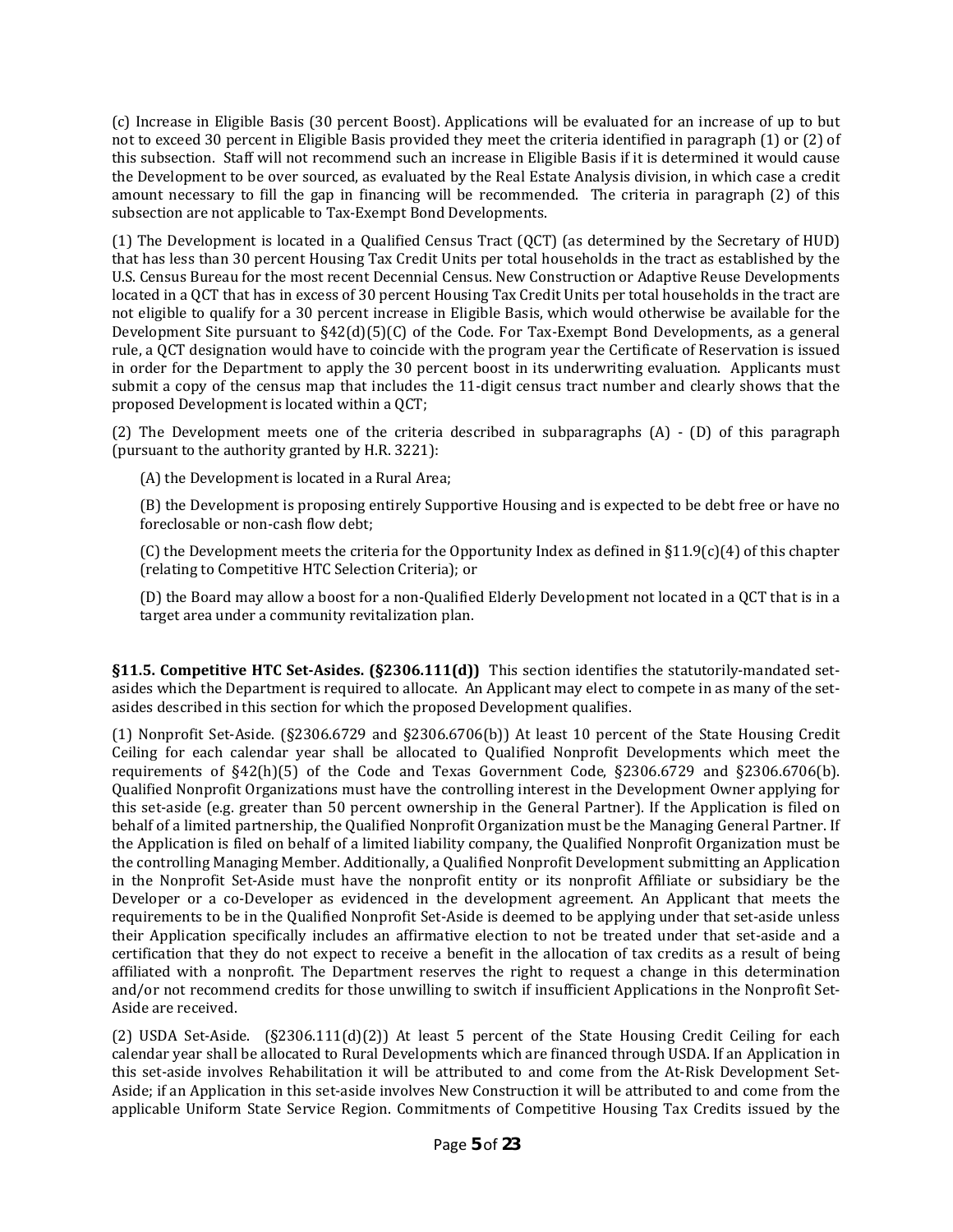Board in the current program year will be applied to each set‐aside, Rural Regional Allocation, Urban Regional Allocation and/or USDA Set‐Aside for the current Application Round as appropriate. Applications must also meet all requirements of Texas Government Code, §2306.111(d)(2).

(3) At‐Risk Set‐Aside. (§2306.6714; §2306.6702)

 (A) At least 15 percent of the State Housing Credit Ceiling for each calendar year will be allocated under the At‐Risk Development Set‐Aside and will be deducted from the State Housing Credit Ceiling prior to the Developments. (§2306.6714) Up to 5 percent of the State Housing Credit Ceiling associated with this set- aside may be given priority to Rehabilitation Developments funded with USDA. application of the regional allocation formula required under §11.6(a) of this chapter (relating to Competitive HTC Allocation Process). Through this set‐aside, the Department, to the extent possible, shall allocate credits to Applications involving the preservation of Developments identified as At‐Risk

 (B) An At‐Risk Development must meet all the requirements of Texas Government Code, §2306.6702(a)(5).

 (C) An Application for a Development that includes the demolition of the existing Units which have received the financial benefit described in Texas Government Code, §2306.6702 will not qualify as an At‐ Risk Development unless the redevelopment will include at least a portion of the same site.

 (D) Developments must be at risk of losing affordability from the financial benefits available to the Development and must retain or renew the existing financial benefits and affordability unless regulatory barriers necessitate elimination of a portion of that benefit for the Development. For Developments retaining public housing operating subsidies to qualify under the At-Risk Set-Aside, only a portion of the subsidy must be retained for the proposed Development, but no less than 25 percent of the proposed Units must be public housing units.

 (E) Nearing expiration on a requirement to maintain affordability includes Developments eligible to recorded LURA, the first years' IRS Forms 8609 for all buildings showing Part II of the form completed request a Qualified Contract under §42 of the Code. Evidence must be provided in the form of a copy of the and, if applicable, documentation from the original application regarding the right of first refusal.

 (F) An amendment to an Application seeking to enable the Development to qualify as an At‐Risk Development, that is submitted to the Department while the Application is under review will not be accepted.

 **§11.6. Competitive HTC Allocation Process.** This section identifies the general allocation process and the methodology by which awards are made.

 (1) Regional Allocation Formula. The Department shall initially make available in each Rural Area and Urban Area of each Uniform State Service Region ("sub‐region") Housing Tax Credits in an amount consistent with process of awarding the funds made available within each sub‐region shall follow the process described in this section. Where a particular situation that is not contemplated and addressed explicitly by the process the objectives of regional allocation together with other policies and purposes set out in Texas Government propose alternatives to such a recommendation. In general, such a recommendation shall not involve broad reductions in the funding request amounts solely to accommodate regional allocation and shall not involve rearranging the priority of Applications within a particular sub‐region or set‐aside except as described herein. If the Department determines that an allocation recommendation would cause a violation of the \$3 the Regional Allocation Formula developed in compliance with Texas Government Code, §2306.1115. The described herein, Department staff shall formulate a recommendation for the Board's consideration based on Code, Chapter 2306 and the Department shall provide Applicants the opportunity to comment on and million credit limit per Applicant, the Department will make its recommendation by selecting the Development(s) that most effectively satisfy the Department's goals in meeting set-aside and regional allocation goals.

(2) Credits Returned and National Pool Allocated After January 1. For any credits returned after January 1 and eligible for reallocation, the Department shall first return the credits to the sub-region or set-aside from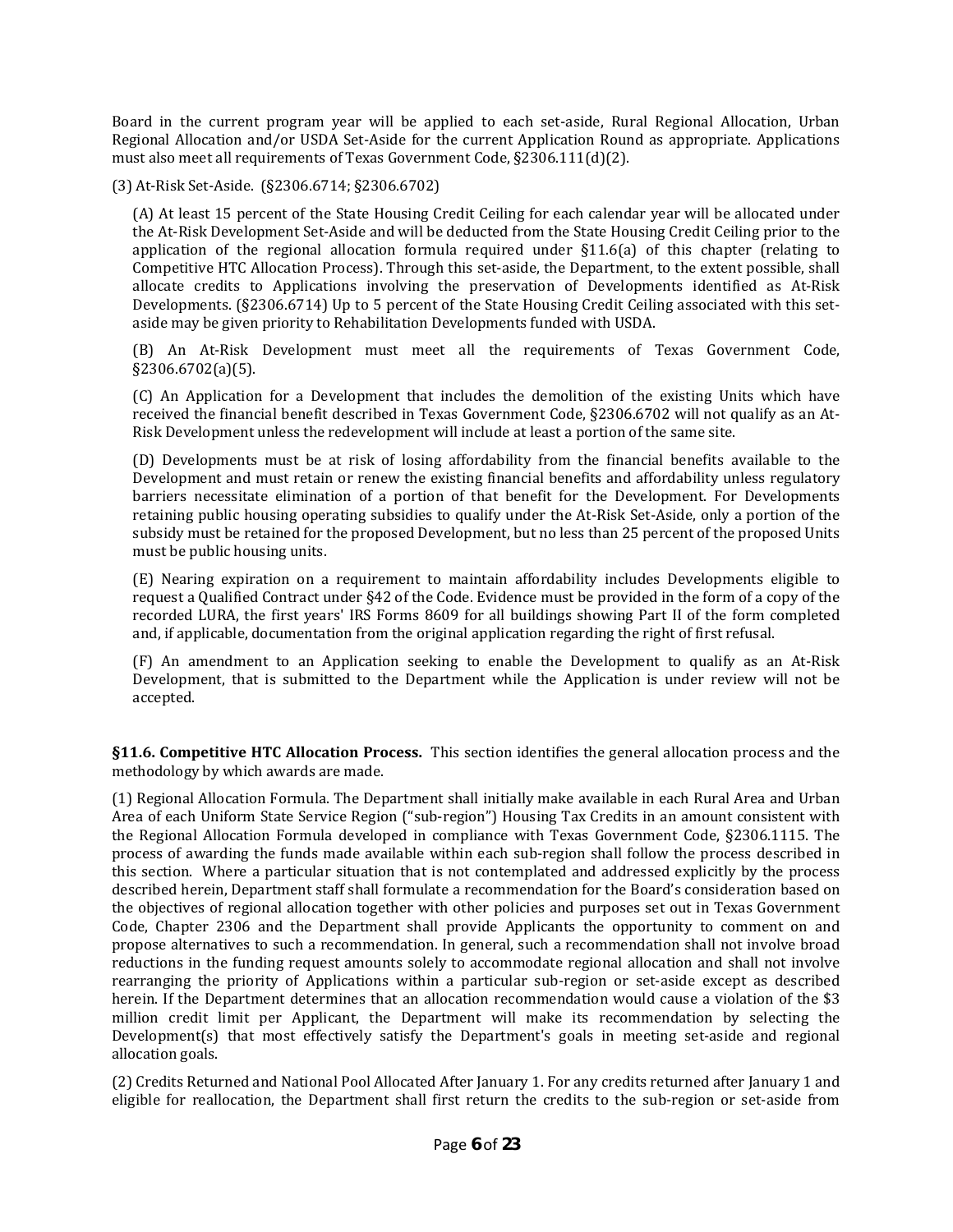which the original allocation was made. The credits will be treated in a manner consistent with the allocation process described in this section and may ultimately flow from the sub‐region and be awarded in the collapse process to an Application in another region, sub‐region or set‐aside. For any credit received from the "national pool" after the initial approval of awards in late July, the credits will be added to and awarded to the next Application on the waiting list for the state collapse.

 (3) Award Recommendation Methodology. (§2306.6710(a) ‐ (f); §2306.111) The Department will assign, as described herein, Developments for review by the program and underwriting divisions. In general, Applications will be prioritized for assignment, with highest priority given to those identified as most competitive based upon the Applicant self-score and an initial program review. The procedure identified in subparagraphs (A) - (F) of this paragraph will also be used in making recommendations to the Board.

 amount of the last Application selected to meet the At‐Risk Set‐Aside requirement; (A) USDA Set-Aside Application Selection (Step 1). The first level of priority review will be those Applications with the highest scores in the USDA Set‐Aside until the minimum requirements stated in §11.5(2) of this chapter (relating to Competitive HTC Set-Asides. (§2306.111(d))) are attained. The minimum requirement may be exceeded in order to award the full credit request or underwritten

stated in  $\S 11.5(3)$  of this chapter are attained. This may require the minimum requirement to be exceeded to award the full credit request or underwritten amount of the last Application selected to meet regions to award under the remaining steps, but these funds would generally come from the statewide (B) At‐Risk Set‐Aside Application Selection (Step 2). The second level of priority review will be those Applications with the highest scores in the At‐Risk Set‐Aside statewide until the minimum requirements the At-Risk Set-Aside requirement. This step may leave less than originally anticipated in the 26 subcollapse;

 (C) Initial Application Selection in Each Sub‐Region (Step 3). The highest scoring Applications within each of the 26 sub‐regions will then be selected provided there are sufficient funds within the sub‐region to fully award the Application. Applications electing the At‐Risk or USDA Set‐Asides will not be eligible to receive an award from funds made available within each of the sub-regions;

 (D) Rural Collapse (Step 4). If there are any tax credits set‐aside for Developments in a Rural Area in a specific Uniform State Service Region ("Rural sub‐region") that remain after award under subparagraph (C) of this paragraph, those tax credits shall be combined into one "pool" and then be made available in any other Rural Area in the state to the Application in the most underserved Rural sub‐region as the funds available to the State are allocated to Applications in Rural Areas.  $(S2306.111(d)(3))$  In the event that more than one sub-region is underserved by the same percentage, the priorities described in compared to the sub‐region's allocation. This rural redistribution will continue until at least 20 percent of clauses (i) – (ii) of this subparagraph will be used to select the next most underserved sub-region:

(i) the sub‐region with no recommended At‐Risk Applications from the same Application Round; and

 (ii) the sub‐region that was the most underserved during the Application Round during the year immediately preceding the current Application Round.

sub-region in the State, will be combined into one "pool." The funds will be used to award the highest scoring Application (not selected in a prior step) in the most underserved sub-region in the State compared to the amount originally made available in each sub‐region. This process will continue until the funds remaining are insufficient to award the next highest scoring Application in the next most percentage, the priorities described in clauses (i) and (ii) of this subparagraph will be used to select the (E) Statewide Collapse (Step 5). Any credits remaining after the Rural Collapse, including those in any underserved sub-region. In the event that more than one sub-region is underserved by the same next most underserved sub‐region:

(i) the sub‐region with no recommended At‐Risk Applications from the same Application Round; and

 (ii) the sub‐region that was the most underserved during the Application Round during the year immediately preceding the current Application Round.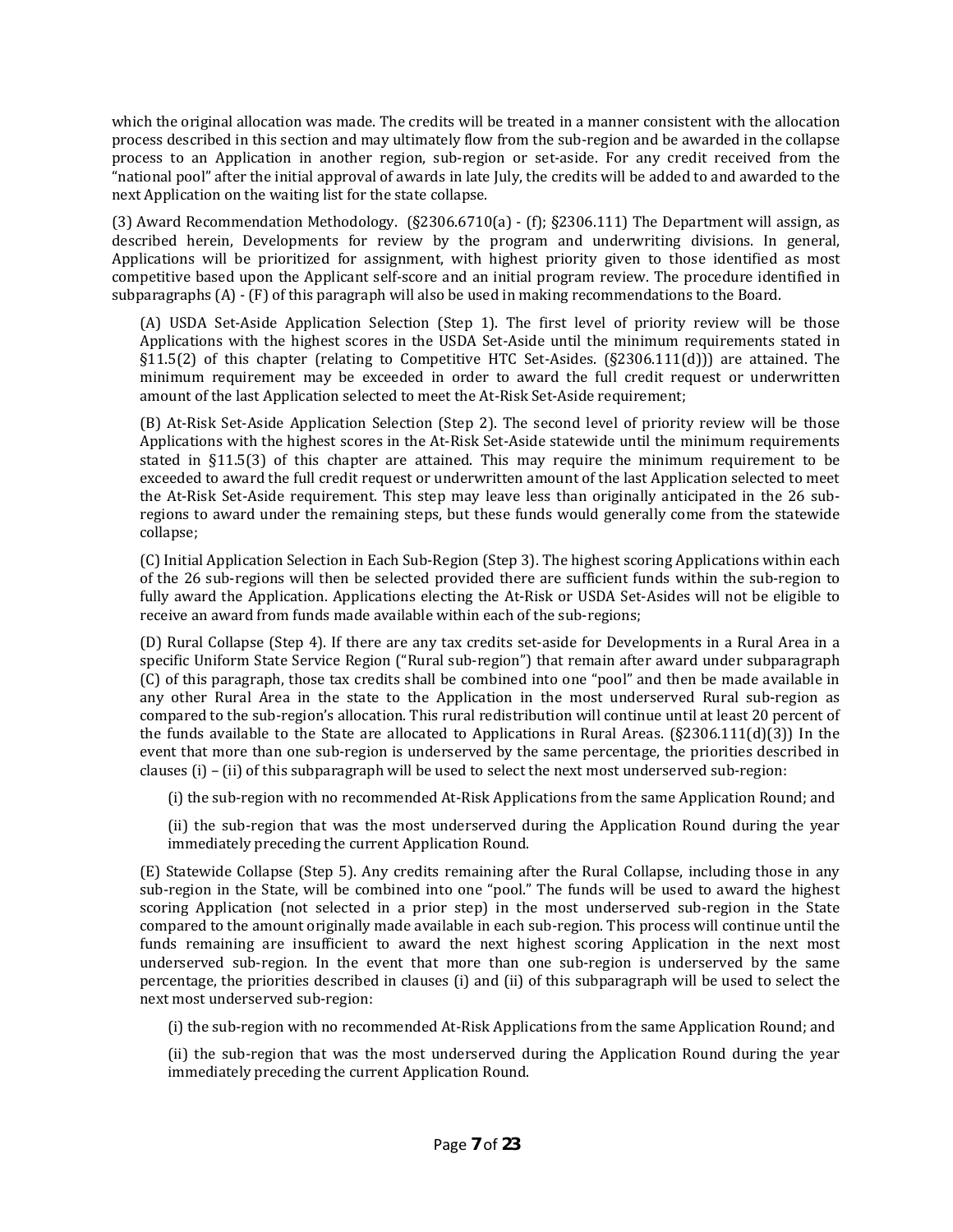(F) Contingent Qualified Nonprofit Set‐Aside Step (Step 6). If an insufficient number of Applications participating in the Nonprofit Set-Aside are selected after implementing the criteria described in subparagraphs  $(A)$  –  $(F)$  of this paragraph to meet the requirements of the 10 percent Nonprofit Set- Aside, action must be taken to modify the criteria described in subparagraphs (A) – (F) of this paragraph Aside. This step may cause some lower scoring Applications in a sub‐region to be selected instead of a to ensure the set-aside requirements are met. Therefore, the criteria described in subparagraphs  $(C) - (F)$ of this paragraph will be repeated after selection of the highest scoring Application(s) under the Nonprofit Set‐Aside statewide are selected to meet the minimum requirements of the Nonprofit Set‐ higher scoring Application not participating in the Nonprofit Set‐Aside.

 be recommended for placement on the waiting list. Applications on the waiting list are selected for an award when the remaining balance of tax credits is sufficient to award the next Application on the waiting list. The waiting list is not static. The allocation process will be used in determining the Application to award. For example, if credits are returned, those credits will first be made available in the set‐aside or sub‐region from (4) Waiting List. The Applications that do not receive an award by July 31 and remain active and eligible will which they were originally awarded. This means that the first Application on the waiting list is in part contingent on the nature of the credits that became available for award. (§2306.6710(a) ‐ (f); §2306.111)

**§11.7. Tie Breaker Factors.** In the event there are Competitive HTC Applications that receive the same rural or state collapse, the Department will utilize the factors in this section, in the order they are presented, to determine which Development will receive preference in consideration for an award. The tie breaker number of points in any given set-aside category, rural regional allocation or urban regional allocation, or factors are not intended to specifically address a tie between equally underserved sub‐regions in the rural or statewide collapse.

(1) Applications ranking higher on the Opportunity Index under  $\S11.9(c)(4)$  of this chapter (relating to Competitive HTC Selection Criteria) as compared to another Application with the same score.

 (2) Applications proposed to be located the greatest distance from the nearest Housing Tax Credit assisted Development.

#### **§11.8. PreApplication Requirements (Competitive HTC Only).**

 (a) General Submission Requirements. The pre‐application process allows Applicants interested in pursuing set-asides. Based on an understanding of the potential competition they can make a more informed decision application that meets all of the Department's criteria, as outlined in subsections (a) and (b) of this section, with all required information and exhibits provided pursuant to the Multifamily Programs Procedures an Application to assess potential competition across the thirteen (13) state service regions, sub‐regions and whether they wish to proceed to prepare and submit an Application. A complete pre-application is a pre-Manual.

§10.901 of this chapter (relating to Fee Schedule), no later than the Pre-application Final Delivery Date as identified in §11.2 of this chapter (relating to Program Calendar for Competitive Housing Tax Credits). If such pre‐application and corresponding fee are not submitted on or before this deadline the Applicant will be deemed to have not made a pre‐application. (1) The pre‐application must be submitted, along with the required pre‐application fee as described in

 $(2)$  The pre-application shall consist of one  $(1)$  CD-R containing a PDF copy and Excel copy to the Department in the form of a single file and individually bookmarked as presented in the order as required in the Multifamily Programs Procedures Manual.

(3) Only one pre‐application may be submitted by an Applicant for each Development Site.

 (4) Department review at this stage is limited, and not all issues of eligibility and threshold are reviewed or addressed at pre‐application. Acceptance by staff of a pre‐application does not ensure that an Applicant satisfies all Application eligibility, threshold or documentation requirements. While the pre-application is more limited in scope than an Application, pre-applications are subject to the same limitations,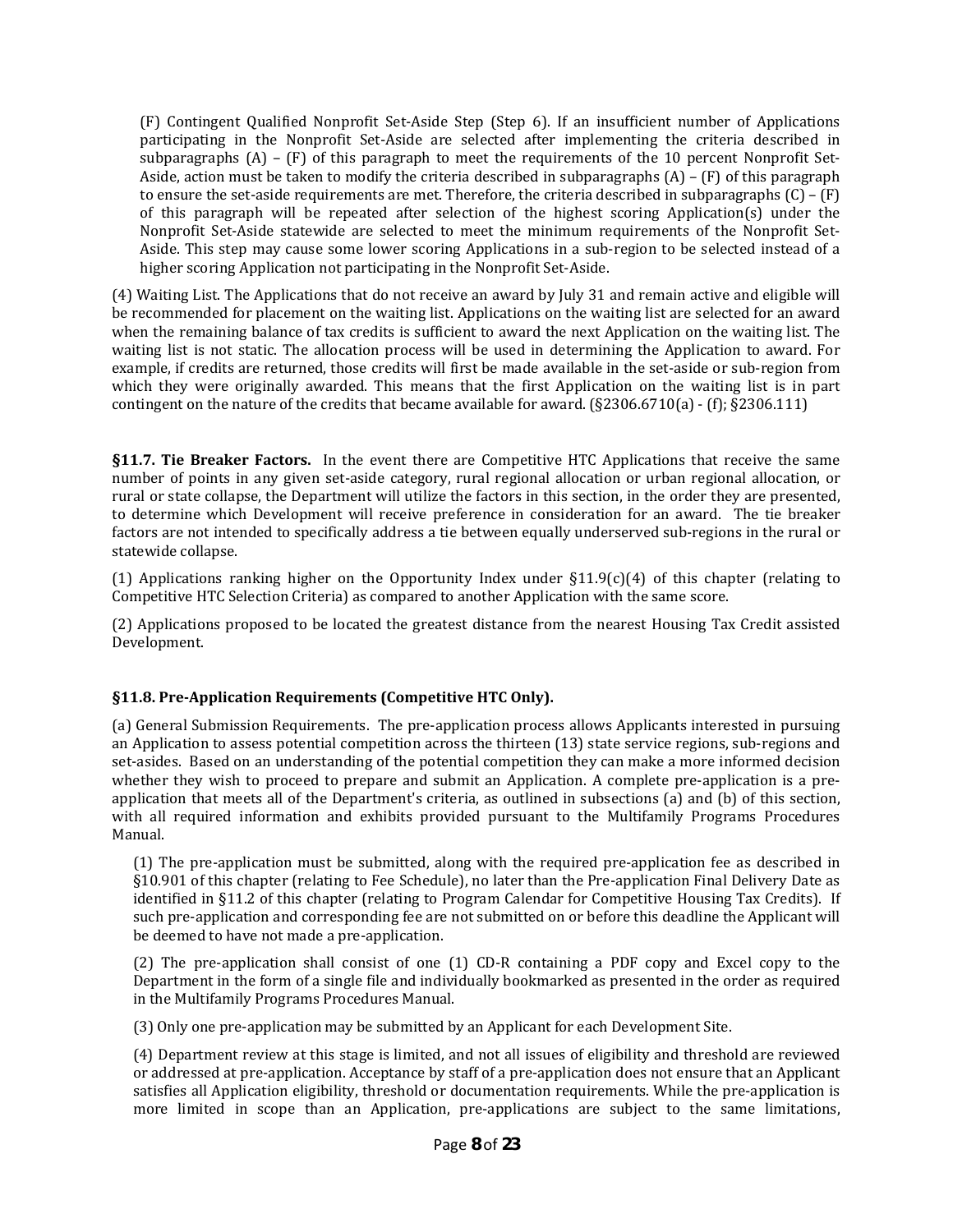thus be subject to the same consequences for violation, including but not limited to loss of points and restrictions, or causes for disqualification or termination as a full Application, and pre‐applications will termination of the pre‐application.

 (b) Pre‐Application Threshold Criteria. Pursuant to Texas Government Code, §2306.6704(c) pre‐applications will be rejected unless they meet the threshold criteria described in paragraphs (1) and (2) of this subsection:

 (1) Submission of the competitive HTC pre‐application in the form prescribed by the Department which identifies at a minimum:

 (A) Site Control meeting the requirements of §10.204(9) of this title (relating to Required Documentation for Application Submission);

(B) Funding request;

(C) Target Population;

(D) Requested set‐asides (At‐Risk, USDA, Nonprofit, and/or Rural);

(E) Total Number of Units proposed;

(F) Census tract number in which the Development Site is located;

(G) Expected score for each of the scoring items identified in the pre‐application materials;

(H) All issues requiring waivers necessary for the filing of an eligible Application; and

(I) Any community revitalization plan the Applicant anticipates using for points under §11.9(d)(6) of this chapter (relating to Competitive HTC Selection Criteria).

 (2) Evidence in the form of a certification provided in the pre‐application, that all of the notifications required under this paragraph have been made. (§2306.6704)

 (A) Neighborhood Organization Requests. The Applicant must request a list of Neighborhoo d Organizations on record with the county and state whose boundaries include the propose d Development Site:

 (i) No later than the Pre‐application Neighborhood Organization Request Date identified in §11.2 of this chapter, the Applicant must e-mail, fax or mail with registered receipt a completed Neighborhood Organization Request letter as provided in the pre‐application to the local elected Development is located in an area that has district based locally elected officials, or both at‐large and district based locally elected officials, the request must be made to the city council member or county commissioner representing that district; if the Development is located in an area that has only at-large local elected officials, the request must be made to the mayor or county judge elected official must be contacted. In the event that local elected officials refer the Applicant to another source, the Applicant must request Neighborhood Organizations from that source in the official, as applicable, based on where the Development is proposed to be located. If the for the jurisdiction. If the Development is not located within a city or it's ETJ, the county local same format;

 (ii) The Applicant must list in the pre‐application all Neighborhood Organizations on record with local elected officials, or that the Applicant has knowledge of (regardless of whether the organization is on record with the county or state) as of the date of pre‐application submission. the county or state whose boundaries include the proposed Development Site as provided by the

(B) Notification Recipients. No later than the date the pre-application is submitted, notification must be sent to all of the persons or entities prescribed in clauses (i) – (viii) of this subparagraph whose Territorial Jurisdiction (ETJ) of a city are required to notify both city and county officials. The notifications may be sent by e-mail, fax or mail with registered return receipt or similar tracking mechanism in the format required in the Pre-application Notification Template provided in the pre- application. The Applicant is encouraged to retain proof of delivery in the event the Department requires proof of notification. Acceptable evidence of such delivery is demonstrated by signed receipt jurisdiction or boundaries include the Development Site. Developments located in an Extra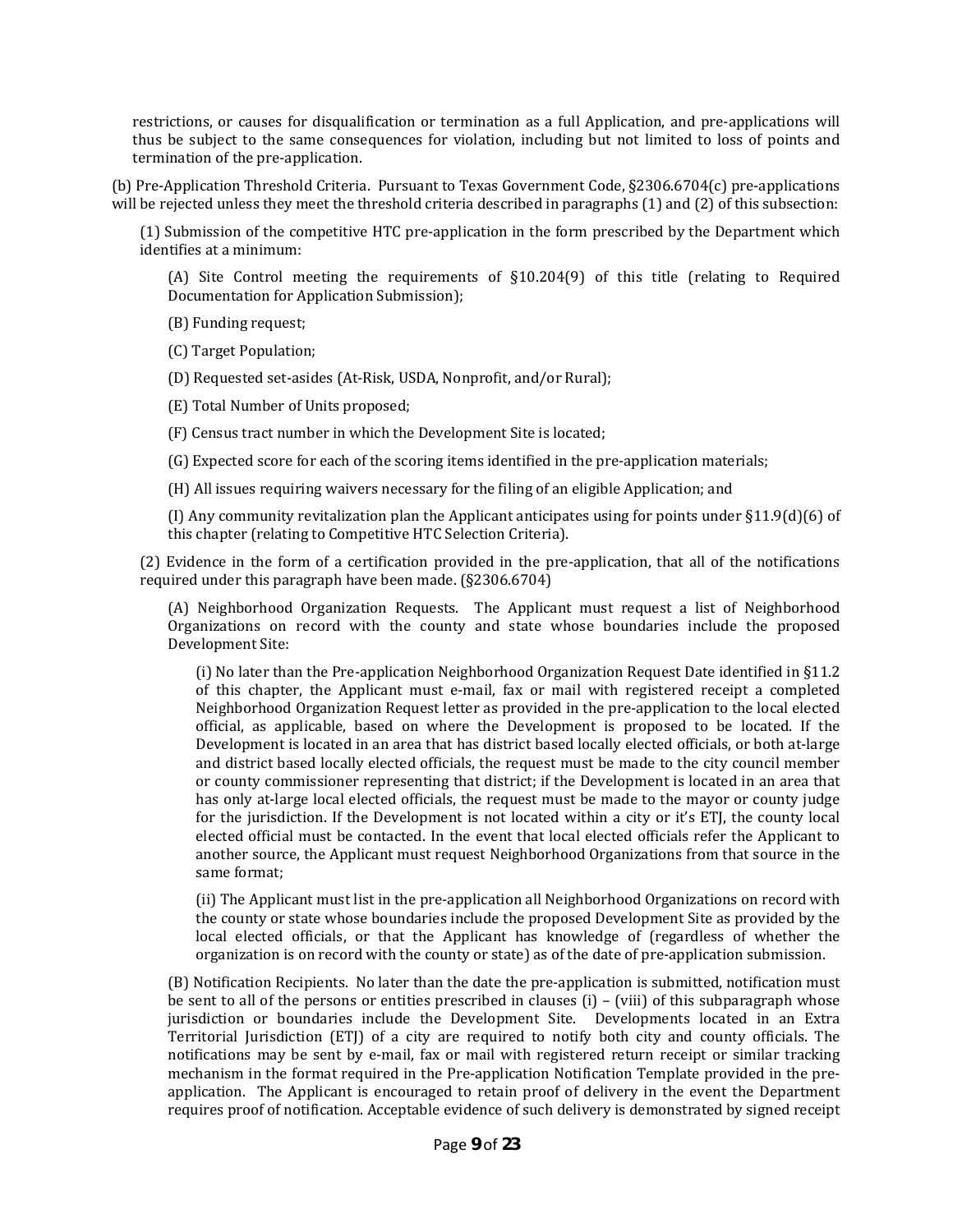to be notified are those officials in office at the time the pre‐application is submitted. for mail or courier delivery and confirmation of receipt by the recipient for fax and e-mail. Officials

 proposed Development Site; (i) Neighborhood Organizations on record with the state or county whose boundaries include the

(ii) Superintendent of the school district;

(iii) Presiding officer of the board of trustees of the school district;

(iv) Mayor of the municipality;

(v) All elected members of the Governing Body of the municipality;

(vi) Presiding officer of the Governing Body of the county;

(vii) All elected members of the Governing Body of the county; and

(viii) State Senator and State Representative;

 (C) Notice Requirements. The notification must include, at a minimum, all of the information described in clauses (i) – (vi) of this subparagraph:

(i) the Applicant's name, address, an individual contact name and phone number;

(ii) the Development name, address, city and county;

 (iii) a statement informing the entity or individual being notified that the Applicant is submitting a request for Housing Tax Credits with the Texas Department of Housing and Community Affairs;

 (iv) whether the Development proposes New Construction, Reconstruction, Adaptive Reuse, or Rehabilitation;

 (v) the type of Development being proposed (single family homes, duplex, apartments, townhomes, high‐rise etc.); and

(vi) the approximate total number of Units and approximate total number of low‐income Units.

 order and scores of those Developments released on the Pre‐application Submission Log do not represent a Commitment on the part of the Department or the Board to allocate tax credits to any Development and the Department bears no liability for decisions made by Applicants based on the results of the Pre-application (c) Pre‐application Results. Only pre‐applications which have satisfied all of the pre‐application requirements, including those in  $$11.9(e)(3)$  of this chapter will be eligible for pre-application points. The Submission Log. Inclusion of a Development on the Pre‐application Submission Log does not ensure that an Applicant will receive points for a pre‐application.

#### **§11.9. Competitive HTC Selection Criteria.**

with Chapter 2306 and §42 of the Code. There is no rounding of numbers in this section for any of the calculations in order to achieve the desired requirement or limitation, unless rounding is explicitly stated as Applicants that elect points where supporting documentation is required but fail to provide any supporting through an Administrative Deficiency. However, Department staff may provide the Applicant an opportunity to explain how they believe the Application, as submitted, meets the requirements for points or otherwise (a) General Information. This section identifies the scoring criteria used in evaluating and ranking Applications. The criteria identified in subsection (b) of this section include those items required under Texas Government Code, Chapter 2306, §42 of the Code, and other criteria established in a manner consistent allowed for that particular calculation or criteria. Due to the highly competitive nature of the program, documentation or fail to submit supporting documentation in good faith will not be allowed to cure the issue satisfies the requirement to provide supporting documentation in good faith.

(b) Criteria promoting development of high quality housing.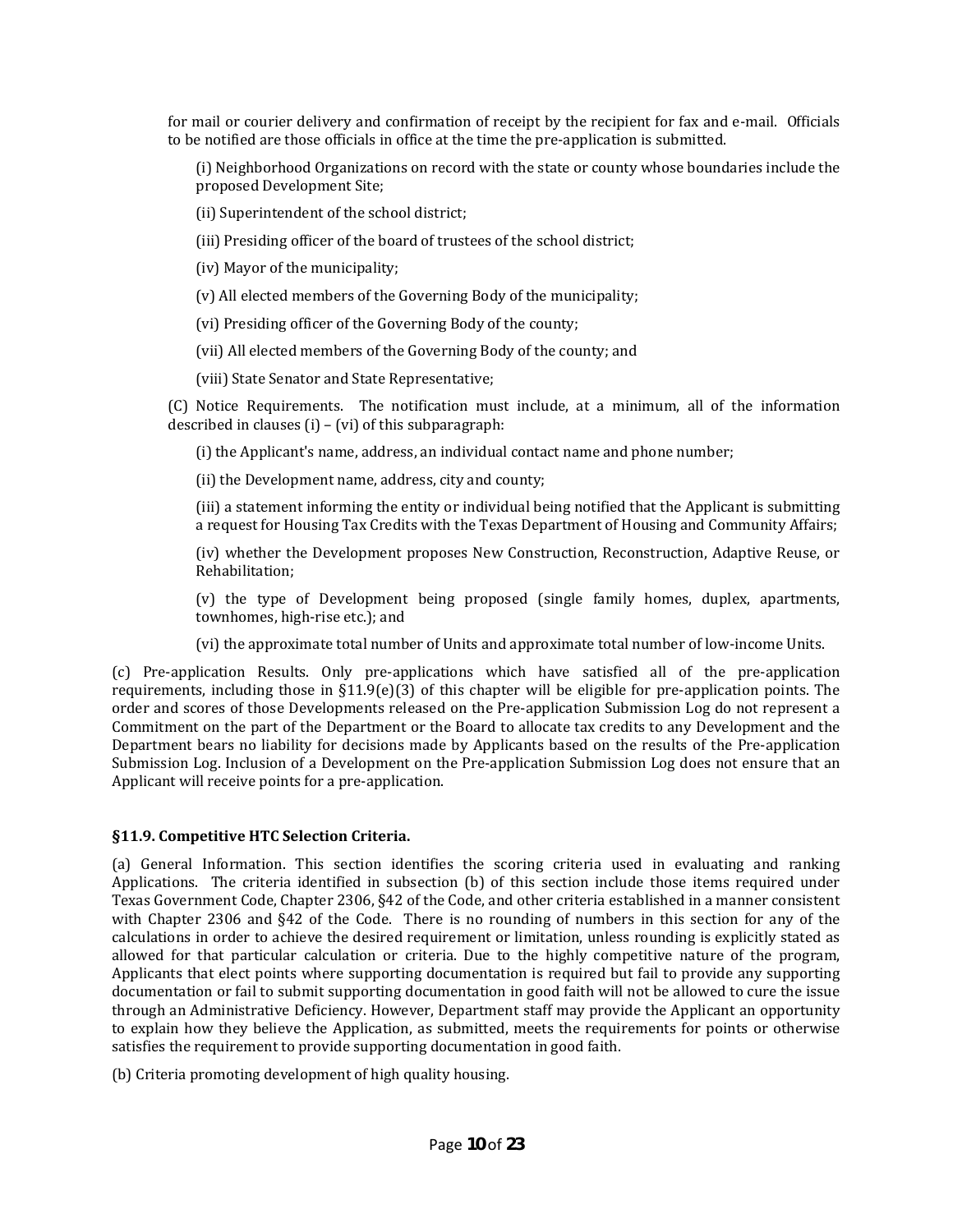(1) Size and Quality of the Units.  $(\S2306.6710(b)(1)(D); \S42(m)(1)(C(iii))$  An Application may qualify for up to fourteen (14) points under subparagraphs (A) and (B) of this paragraph.

 (A) Unit Sizes (7 points). The Development must meet the minimum requirements identified in this involvin g Rehabilitation (excluding Reconstruction), for Developments receiving funding from USDA, or for Supportive Housing Developments without meeting these square footage minimums only if requested in the Self Scoring Form. subparagraph to qualify for points. Points for this item will be automatically granted for Applications

(i) five‐hundred‐fifty (550) square feet for an Efficiency Unit;

(ii) six‐hundred‐fifty (650) square feet for a one Bedroom Unit;

(iii) eight‐hundred‐fifty (850) square feet for a two Bedroom Unit;

(iv) one‐thousand‐fifty (1,050) square feet for a three Bedroom Unit; and

(v) one‐thousand, two‐hundred‐fifty (1,250) square feet for a four Bedroom Unit.

 quality features in every Unit at no extra charge to the tenant will be awarded points based on the Requirements and Restrictions) and as certified to in the Application. The amenities will be required to be identified in the LURA. Rehabilitation Developments will start with a base score of three (3) points and Supportive Housing Developments will start with a base score of five (5) points. (B) Unit Features (7 points). Applications in which Developments provide specific amenity and point structure provided in  $\S10.101(b)(6)(B)$  of this title (relating to Site and Development

(2) Sponsor Characteristics.  $\S42(m)(1)(C)(iv)$  (2). An Application may qualify to receive points under subparagraph (A) or (B) of this paragraph.

 meets one of the requirements described in clauses (i) – (iii) of this subparagraph:  $(A)$  An Application may qualify to receive up to one  $(1)$  point provided the ownership structure

 (i) A Person with at least 50 percent ownership interest in the General Partner also owns at least 50 percent interest in the General Partners of at least three (3) existing tax credit developments in Texas, none of which are in Material Noncompliance. The IRS Form(s) 8609 must have been issued for each of the properties used for points under this paragraph and each must have a Uniform Physical Condition Standard (UPCS) score of at least 85 based on their most recent inspection.

 (ii) The ownership structure of the Development Owner includes a joint venture between an experienced Developer and an inexperienced owner. In order to qualify for this point, the experienced Owner must own at least 30 percent interest in the General Partner and also own at least 50 percent interest in the General Partner of at least three (3) existing tax credit developments in Texas, none of which are in Material Non-Compliance. The IRS Form(s) 8609 inexperienced party must be unable to obtain an Experience Certificate under §10.204(5) of this title (relating to Required Documentation for Application Submission). In addition, the must have been issued for each of the properties used for points under this subparagraph and each must have a UPCS score of at least 85 based on their most recent inspection.

 (iii) A HUB as certified by the Texas Comptroller of Public Accounts has at least 51 percent ownership interest in the General Partner, materially participates in the Development and operation of the Development throughout the Compliance Period, and will receive at least 20 percent of the cash flow from operations and at least 10 percent of the developer fee.

 (B) An Application may qualify to receive up to three (3) points provided the ownership structure meets some combination of the requirements described in clauses (i) – (iii) of this subparagraph:

 (i) A Person with at least 50 percent ownership interest in the General Partner also owns at least 50 percent interest in the General Partners of at least three (3) existing tax credit developments in Texas, none of which are in Material Noncompliance. The IRS Form(s) 8609 must have been issued for each of the properties used for points under this paragraph, and each must have a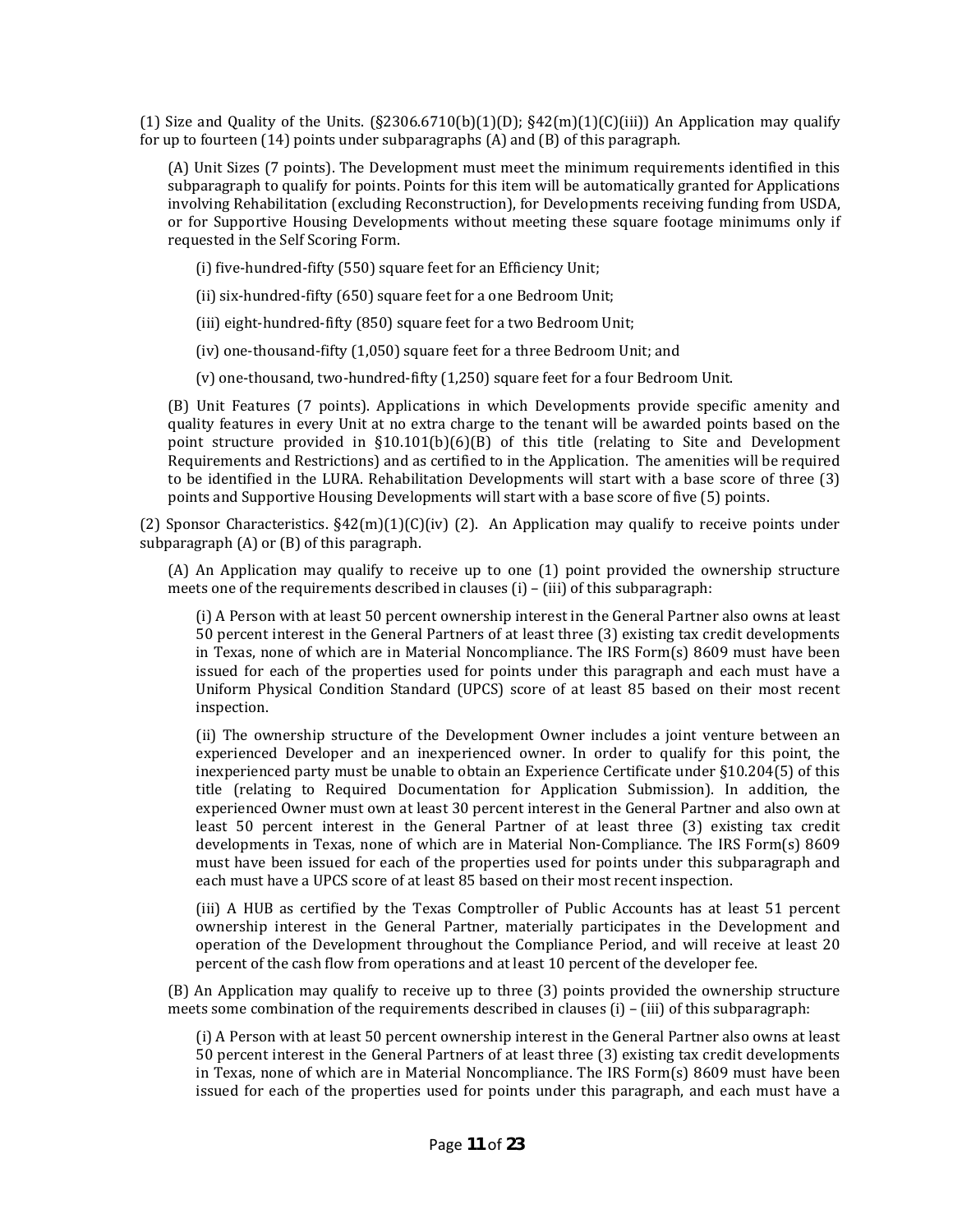Uniform Physical Condition Standard (UPCS) score of at least 85 based on their most recent inspection. (2 points)

 (ii) A Person with at least 50 percent ownership interest in the General Partner also owns at least 50 percent interest in the General Partner of at least two (2) existing tax credit placed in service as of Full Application Delivery Date, and the IRS Form(s) 8609 must have been issued for at least one of the properties used for points under this subparagraph and must have a developments in Texas, none of which are in Material Non‐Compliance. Both properties must be UPCS score of at least 85 based on their most recent inspection. (1 point)

 least 100 percent. For example, the HUB may have 20 percent ownership interest, 30 percent of the developer fee, and 50 percent of cash flow from operations. The HUB must also materially participate in the Development and operation of the Development throughout the Compliance (iii) A HUB as certified by the Texas Comptroller of Public Accounts has some combination of ownership interest, cash flow from operations, and developer fee which taken together equal at Period and must have experience relative to the housing industry. (1 point)

(c) Criteria to serve and support Texans most in need.

 §42(m)(1)(B)(ii)(I)) An Application may qualify for up to fifteen (15) points for rent and income restricting a Development for the entire Affordability Period at the levels identified in subparagraph (A) or (B) of this paragraph. (1) Income Levels of Tenants.  $(S_{52}^{2306.111(g)(3)(B)}$  and  $(E)$ ; 2306.6710(b)(1)(C) and (e); and

(A) For any Development located within a non-Rural Area of the Dallas, Fort Worth, Houston, San Antonio, or Austin MSAs:

(i) At least 40 percent of all low‐income Units at 50 percent or less of AMGI (15 po ints);

(ii) At least 30 percent of all low income Units at 50 percent or less of AMGI (13 points); or

(iii) At least 20 percent of all low‐income Units a t 50 percent or less of AMGI (11 points).

 (B) For Developments proposed to be located in areas other than those listed in subparagraph (A) of this paragraph:

(i) At least 20 percent of all low-income Units at 50 percent or less of AMGI (15 points);

(ii) At least 15 percent of all low‐income Units at 50 percent or less of AMGI (13 po ints); or

(iii) At least 10 percent of all low‐income Units at 50 percent or less of AMGI (11 points).

(2) Rent Levels of Tenants.  $(S2306.6710(b)(1)(G))$  An Application may qualify to receive up to eleven (11) points for rent and income restrictions of a Development for the entire Affordability Period. These levels are in addition to those committed under paragraph (1) of this subsection.

 (A) At least 20 percent of all low‐income Units at 30 percent or less of AMGI for Supportive Housing Developments qualifying under the Nonprofit Set-Aside only (11 points);

 (B) At least 10 percent of all low income Units at 30 percent or less of AMGI or, for a Development located in a Rural Area, 7.5 percent of all low income Units at 30 percent or less of AMGI (9 points); or

(C) At least 5 percent of all low‐income Units at 30 percent or less of AMGI (7 points).

(3) Tenant Services.  $(S2306.6710(b)(1)(I)$  and  $S2306.6725(a)(1))$  A Supportive Housing Development qualifying under the Nonprofit Set-Aside may qualify to receive up to nine (9) points and all other Developments may receive up to eight (8) points. By electing points, the Applicant certifies that the title, appropriate for the proposed tenants and that there is adequate space for the intended services. The remain the same. No fees may be charged to the tenants for any of the services. Services must be Development will provide a combination of supportive services, which are listed in §10.101(b)(7) of this provision and complete list of supportive services will be included in the LURA. The Owner may change, from time to time, the services offered; however, the overall points as selected at Application must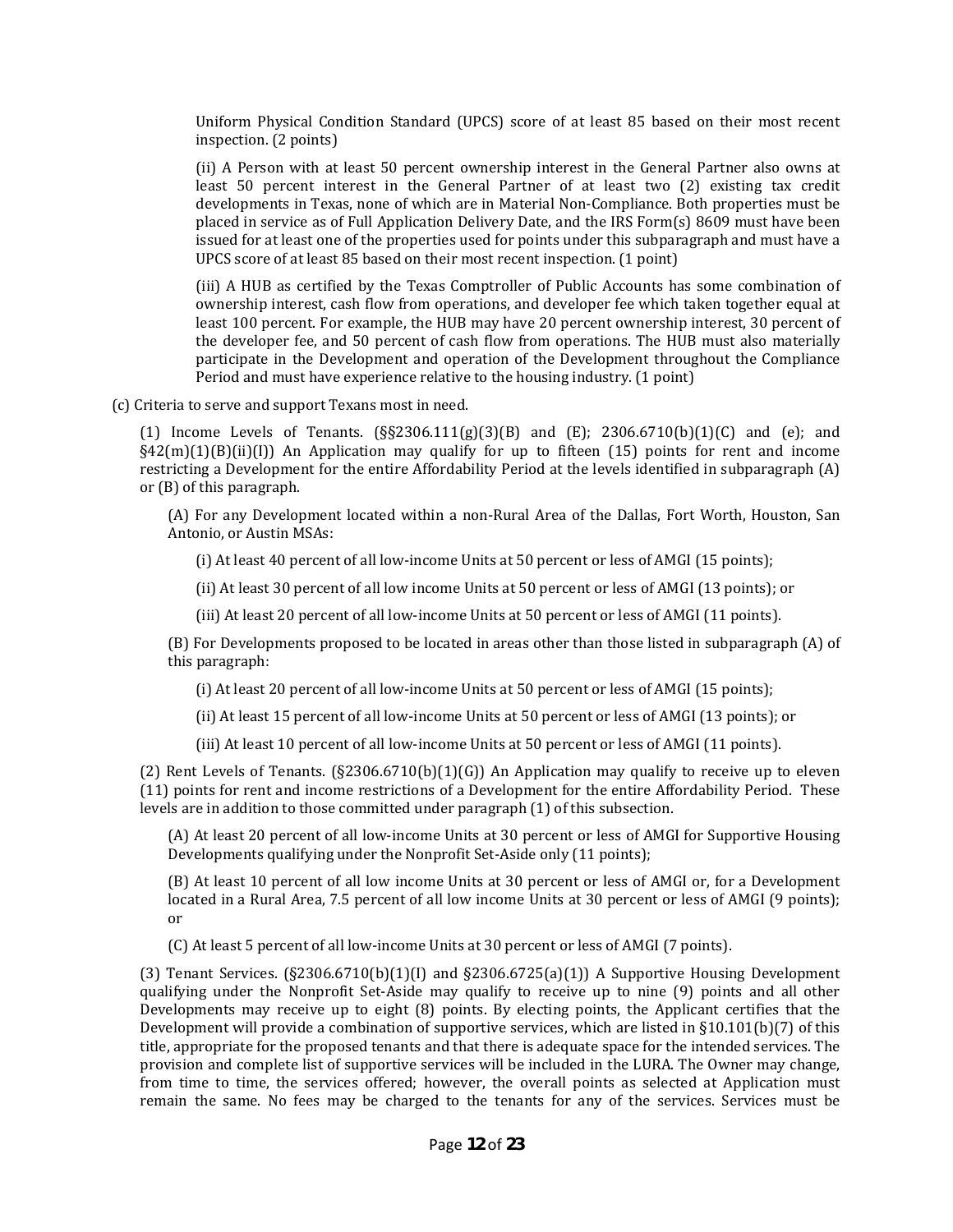provided on‐site or transportation to those off‐site services identified on the list must be provided. The same service may not be used for more than one scoring item.

 (4) Opportunity Index. If the proposed Development Site is located within a census tract that has a subparagraphs (A) – (E) of this paragraph. The Department will base poverty rate on data from the most Areas are exempt from meeting the elementary school and poverty rate factors under each of have a rating below acceptable in order to qualify for points. An elementary school attendance zone for the Development Site does not include schools with district-wide possibility of enrollment or no defined school number, so that in the case where a new school is formed or named or consolidated with another sc hoo l but is considered to have the same number that rating will be used. A school that has never been rated by the Texas Education Agency will use the district rating. If a school is configured to serve grades that do not align with the Texas Education Agency's conventions for defining elementary schools (typically grades K‐5 or K‐6), the school will be considered to have the lower of the ratings of the schools poverty rate below 15 percent for Individuals (or 35 percent for Developments in Regions 11 and 13), an Application may qualify to receive up to seven (7) points upon meeting the additional requirements in recent 5‐year American Community Survey as available on November 15. Developments located in Rural subparagraphs  $(A)$  –  $(E)$  of this paragraph, but the elementary schools in which tenants may attend can attendance zones, sometimes known as magnet schools. However, districts with district‐wide enrollment and only one elementary school are acceptable. The applicable school rating will be the 2011 accountability rating assigned by the Texas Education Agency. School ratings will be determined by the that would be combined to meet those conventions.

 (A) Development targets the general population; income in the census tract is in the top quartile of median household income for the county or MSA as applicable and the elementary school is exemplary or recognized (7 points);

(B) Development targets the general population; income in the census tract is in the top two quartiles of median household income for the county or MSA as applicable and the elementary school is exemplary or recognized (5 points);

 (C) Any Development, regardless of population served is located in a census tract with income in the top quartile of median household income for the county or MSA as applicable and the elementary school is exemplary or recognized (5 points);

 (D) Any Development, regardless of population served is located in a census tract with income in the top quartile of median household income for the county or MSA as applicable (3 points); or

 (E) Any Development, regardless of population served is located in a census tract with income in the top two quartiles of median household income for the county or MSA as applicable (1 point).

 (5) Educational Excellence. An Application may qualify to receive up to three (3) points for a Development Site located within the attendance zone of a public school with an academic rating of wide possibility of enrollment or no defined attendance zones, sometimes known as magnet schools. applicable) are acceptable. The applicable school rating will be the 2011 accountability rating assigned by the Texas Education Agency. School ratings will be determined by the school number, so that in the Agency will use the district rating. If a school is configured to serve grades that do not align with the middle schools (typically grades 6‐8 or 7‐8) and high schools (typically grades 9‐12), the school will be considered to have the lower of the ratings of the schools that would be combined to meet those conventions. In determining the ratings for all three levels of schools, ratings for all grades K‐12 must be included, meaning that two or more schools' ratings may be combined. For example, in the case of an elementary school which serves grades K-4 and an intermediate school that serves grades 5-6, the elementary school rating will be the lower of those two schools' ratings. Also, in the case of a 9th grade recognized or exemplary (or comparable rating) by the Texas Education Agency, as described in subparagraphs (A) and (B) of this paragraph. An attendance zone does not include schools with district-However, districts with district-wide enrollment and only one elementary, middle or high school (as case where a new school is formed or named or consolidated with another school but is considered to have the same number that rating will be used. A school that has never been rated by the Texas Education Texas Education Agency's conventions for defining elementary schools (typically grades K‐5 or K‐6),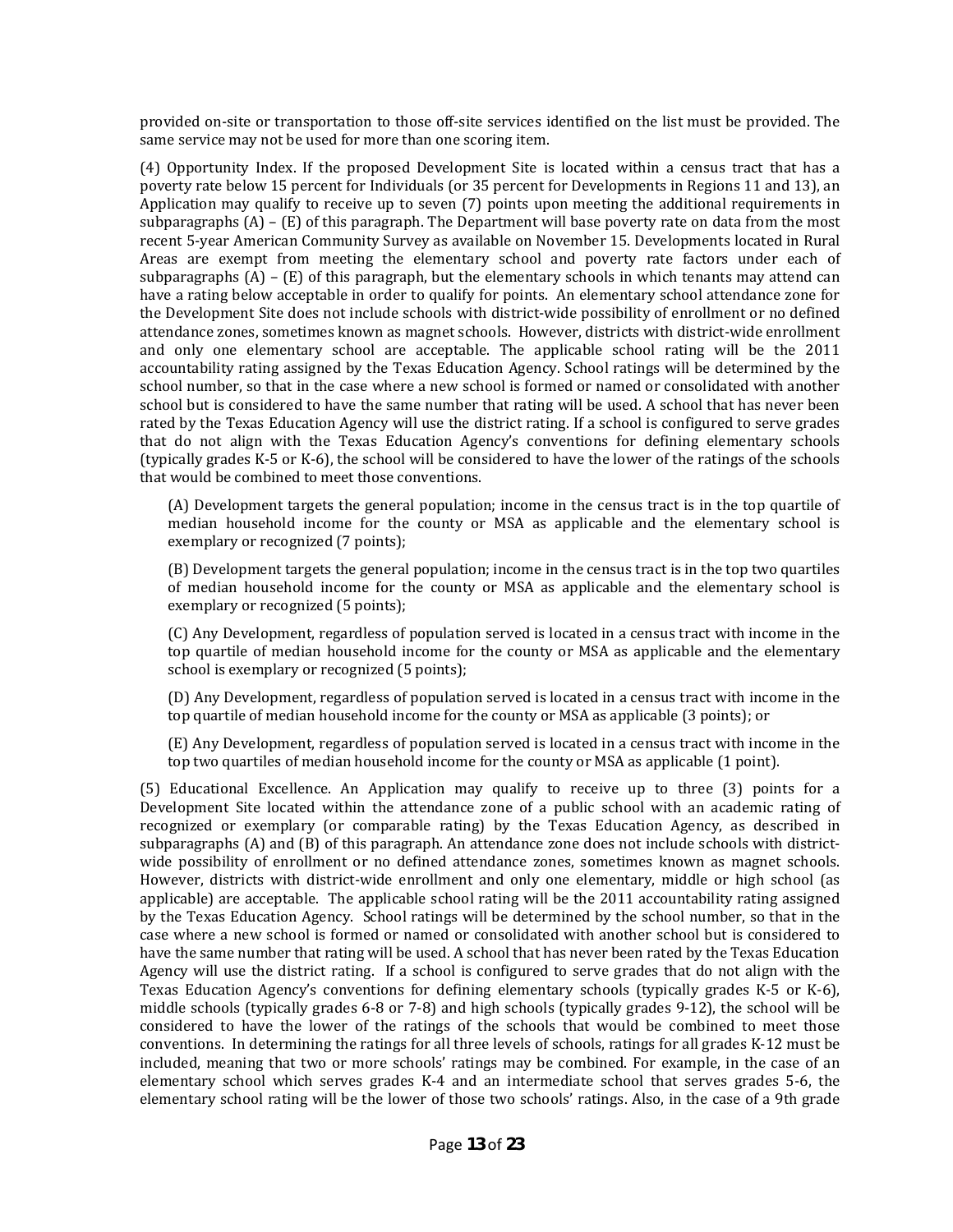center and a high school that serves grades 10‐12, the high school rating will be considered the lower of those two schools' ratings.

 (A) Development is within the attendance zone of an elementary school, a middle school and a high school with an academic rating of recognized or exemplary (3 points); or

 (B) Development is within the attendance zone of an elementary school and either a middle school or high school with an academic rating of recognized or exemplary (1 point).

 receive up to two (2) points for proposed Developments located in one of the areas in subparagraphs (A) – (D) of this paragraph. Points will be awarded based on the Development's Target Population as (6) Underserved Area. ( $\S$ §2306.6725(b)(2); 2306.127,  $42$ (m)(1)(C)(ii)) An Application may qualify to identified in subparagraph (E) or (F) of this paragraph.

(A) A Colonia;

(B) An Economically Distressed Area;

 (C) A municipality, or if outside of the boundaries of any municipality, a county that has never received a competitive tax credit allocation or a 4 percent non‐competitive tax credit allocation; or

 (D) For Rural Areas only, a census tract that has never received a competitive tax credit allocation or a 4 percent non‐competitive tax credit allocation serving the same Target Population.

(E) General or Supportive Housing Developments (2 points); or

(F) Qualified Elderly Developments (1 point).

 receive up to two (2) points for Developments in which at least 5 percent of the Units are set aside for Persons with Special Needs. For purposes of this scoring item, Persons with Special Needs is defined as domestic violence, persons with HIV/AIDS, homeless populations and migrant farm workers. Owner agrees to affirmatively market Units to Persons with Special Needs. In addition, the Department with Special Needs or held vacant. After the twelve‐month period, the Development Owner will no longer be required to hold Units vacant for households with special needs, but will be required to continue to (7) Tenant Populations with Special Housing Needs.  $(S42(m)(1)(C)(v))$  An Application may qualify to persons with alcohol and/or drug addictions, Colonia residents, Persons with Disabilities, victims of Throughout the Compliance Period, unless otherwise permitted by the Department, the Development will require a minimum twelve-month period during which Units must either be occupied by Persons affirmatively market Units to household with special needs.

(d) Criteria promoting community support and engagement.

 may qualify for up to sixteen (16) points for written statements from a Neighborhood Organization. The Neighborhood Organization must be on record with the Department or county in which the Development later than the Pre‐Application Final Delivery Date. The written statement must meet the requirements in (1) Quantifiable Community Participation.  $(S2306.6710(b)(1)(B)$ ;  $S2306.6725(a)(2))$  An Application Site is located and whose boundaries contain the Development Site, and which has been in existence no subparagraph (A) of this paragraph.

(A) Statement Requirements.

 (i) the Neighborhood Organization's name, a written description and map of the organization's boundaries, signatures and contact information (phone, email and mailing address) for at least two individual members with authority to sign on behalf of the organization;

 (ii) certification that the boundaries of the Neighborhood Organization contain the Development Site and that the Neighborhood Organization meets the definition pursuant to Texas Government Code, §2306.004(23‐a) and includes at least two separate residential households; and

must be accompanied with at least one reason forming the basis of that opposition. A (iii) an explicit expression of support, opposition, or neutrality. Any expression of opposition Neighborhood Organization is encouraged to be prepared to provide additional information with regard to opposition.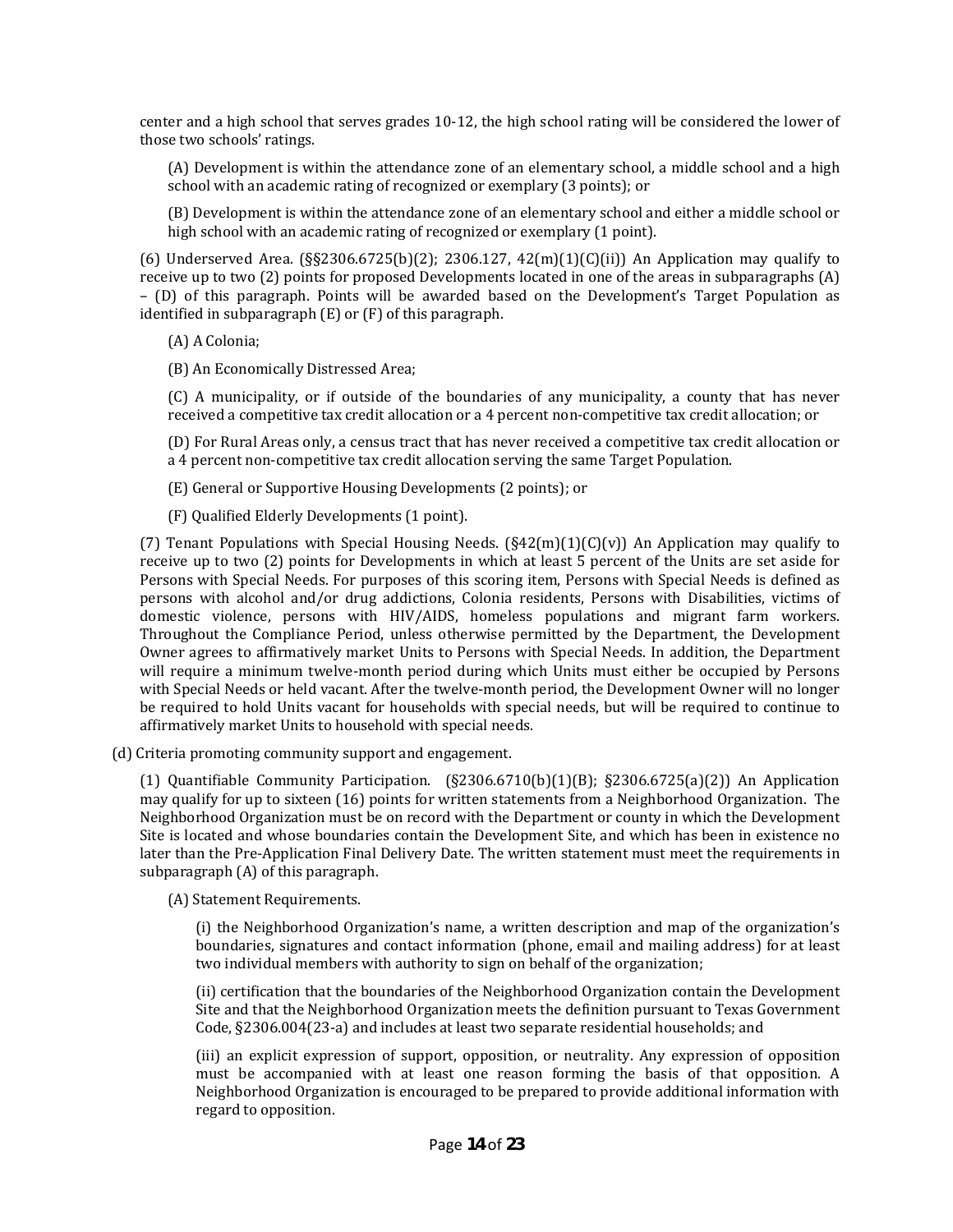already on record, the Applicant, Development Owner, or Developer is allowed to provide technical assistance in the creation of and/or placing on record of a Neighborhood Organization provided that (B) Technical Assistance. For purposes of this section, if there is no Neighborhood Organization no Neighborhood Organization exists.

(i) Technical assistance is limited to:

 (I) the use of a facsimile, copy machine/copying, email and accommodations at public meetings; and

(II) assistance in completing the QCP Neighborhood Information Packet, providing boundary maps and assisting in the Administrative Deficiency process;

 requiring their listing relates. This does not preclude their ability to present information and (ii) No person required to be listed in accordance with §2306.6707 may participate in any way in the deliberations of a Neighborhood Organization of the Development to which the Application respond to questions at a duly held meeting where such matter is considered;

(iii) For non-Identity of Interest Applications the seller or their agents could be a member of the Neighborhood Organization if the seller will maintain primary residence within the Ne i g hb orhoo d Organizations boundaries.

 (C) Point Values for Quantifiable Community Participation. An Application may receive points based on the values in clauses (i) – (vi) of this subparagraph. Points will not be cumulated. Where more than one written statement is received for an Application, the averaged weight of all statements received in accordance with this subparagraph will be assessed and awarded.

 one of the three prior Application Rounds, provided a written statement, that qualified as Quantifiable Community Participation, opposing any Competitive Housing Tax Credit Application (i) sixteen (16) points for explicit support from a Neighborhood Organization that, during at least and whose boundaries remain unchanged;

(ii) fourteen (14) points for explicitly stated support from a Neighborhood Organization;

 least one of the three prior Application Rounds, provided a written statement, that qualified as Quantifiable Community Participation, opposing any Competitive Housing Tax Credit Application (iii) twelve (12) points for explicit neutrality from a Neighborhood Organization that, during at and whose boundaries remain unchanged;

(iv) ten (10) points for statements of neutrality from a Neighborhood Organization or statements not meeting all the explicit requirements of this section, or an existing Neighborhood Organization provides no statement of eith er support, opposition or neutrality;

(v) ten (10) points for areas where no Neig hborhood Organization is in existence; or

(vi) zero (0) points for statements of opposition meeting the requirements of this subsection.

 (D) Challenges to opposition. Any written statement from a Neighborhood Organization expressing opposition to an Application may be challenged if it is contrary to findings or determinations, governmental entity. If any such comment is challenged, the challenger must declare the basis for the the Department's staff will be provided to a fact finder, chosen by the Department, for review and a including zoning determinations, of a municipality, county, school district, or other local challenge. The Neighborhood Organization expressing opposition will be given seven (7) calendar days to provide any support for the accuracy of its assertions. All such materials and the analysis of determination. The determination will be final and may not be waived or appealed.

 (2) Community Input other than Quantifiable Community Participation. If there is no Neighborhood Organization on record, then, in order to ascertain if there is community support, an Application may receive up to four (4) points for letters that qualify for points under subparagraphs (A), (B), and/or (C) of this paragraph. No more than four (4) points will be awarded under this point item under any circumstances. All letters must be submitted within the Application. At no time will the Application receive a score lower than zero (0) for this item.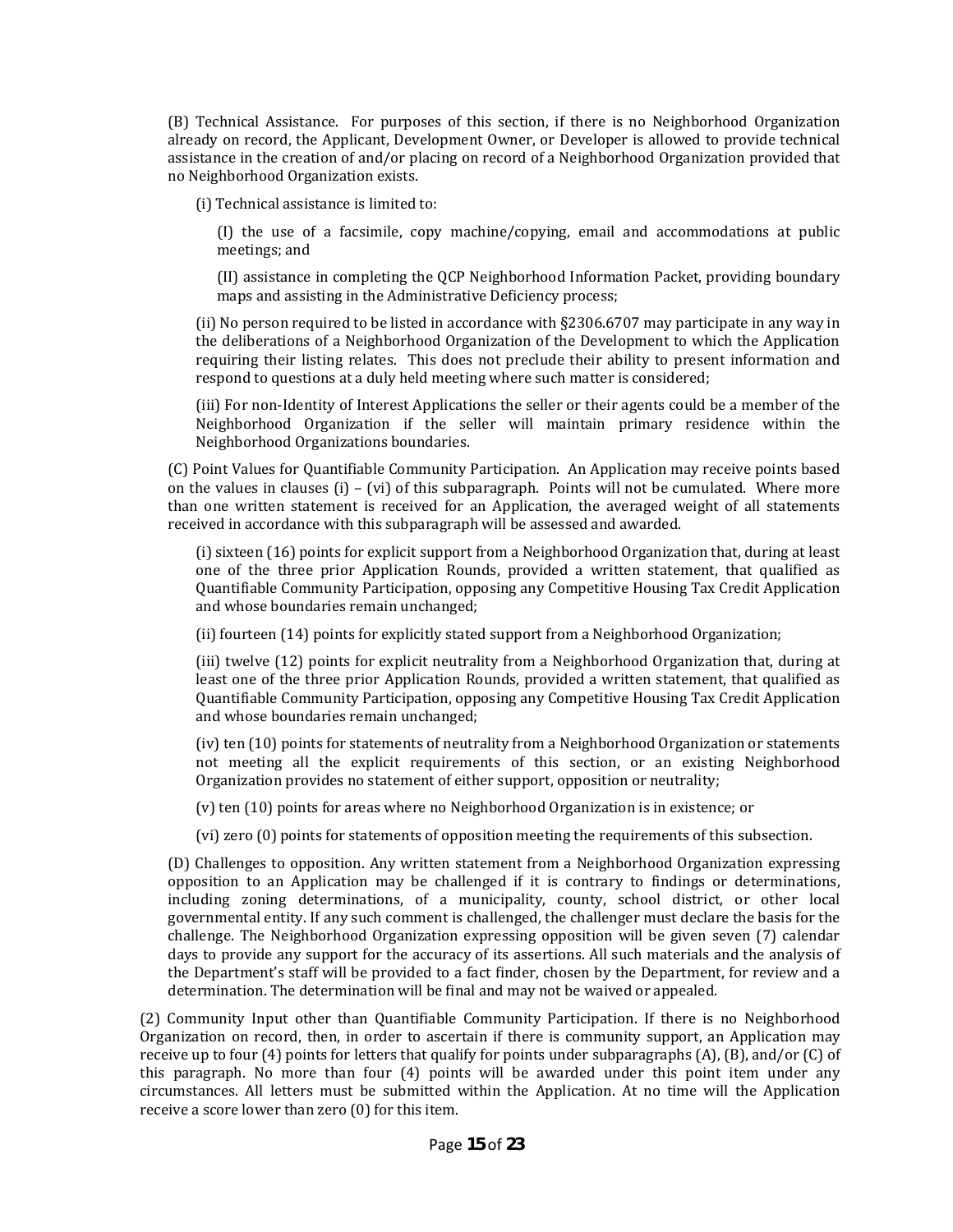(A) An Application may receive (2 points) for each letter of support submitted from a community or civic organization that serves the community in which the Development Site is located. Letters of support must identify the specific Development and must state support of the specific Development primary (not ancillary or secondary) purpose of the overall betterment, development, or improvement of the community as a whole or of a major aspect of the community such as improvement of schools, fire protection, law enforcement, city-wide transit, flood mitigation, or the like. The community or civic organization must provide some documentation of its tax exempt status support from organizations that cannot provide reasonable evidence that they are active in the area that includes the location of the Development will not be awarded points. For purposes of this subparagraph, community and civic organizations do not include neighborhood organizations, governmental entities (excluding Special Management Districts), or taxing entities. Should an Applicant elect this option and the Application receives letters in opposition, then two (2) points will be subtracted from the score for each letter in opposition, provided that the letter is from an organization that would otherwise qualify under this subparagraph. at the proposed location. To qualify, the organization must be qualified as tax exempt and have as a and its existence and participation in the community in which the Development is located including, but not limited to, a listing of services and/or members, brochures, annual reports, etc. Letters of

 (B) An Application may receive (2) points for a letter of support, from a property owners association created for a master planned community whose boundaries include the Development Site that does paragraph (1) of this subsection. not meet the requirements of a Neighborhood Organization for the purpose of awarding points under

 (C) An Application may receive (2) points for a letter of support from a Special Management District, and for which there is not a Neighborhood Organization on record with the county or state. whose boundaries, as of the Full Application Delivery Date as identified in §11.2 of this chapter (relating to Program Calendar for Competitive Housing Tax Credits), include the Development Site

 Housing law or the scoring of which the Department determines to be contrary to the Department's staff will refer the matter to the Texas Workforce Commission for investigation, but such referral wi ll not, standing alone, cause staff or the Department to terminate the Application. Staff will report all (D) Input that evidences unlawful discrimination against classes of persons protected by Fair efforts to affirmatively further fair housing will not be considered. If the Department receives input that could reasonably be suspected to implicate issues of non‐compliance under the Fair Housing Act, such referrals to the Board and summarize the status of any such referrals in any recommendations.

 (3) Commitment of Development Funding by Unit of General Local Government. (§2306.6710(b)(1)(E)) An Application may receive up to thirteen (13) points for a commitment of Development funding from the city or county in which the Development is proposed to be located. D evelopment funding from instrumentalities of a city or county will not qualify for points under this scoring item unless such percent of the governing board of the instrumentality is city council members from the city in which the Development will be located (for Developments located in a city) or county commissioners from the county in which the Development will be located (for Developments not located in a city). A government instrumentality may not be a Related Party to the Applicant. Development funding must be provided in the form of a construction and/or permanent loan with an interest rate no higher than the Applicable Federal Rate (AFR) and term of at least 5 years, a grant, an in‐kind contribution, a contribution which will the Unit of General Local Government by the Applicant or a Related Party. HOME Investment Partnership Program or Community Development Block Grant funds administered by the State of Texas cannot be utilized for points under this scoring item. The Applicant must provide evidence in the Application that an application or request for the development funds has been submitted in the form of an acknowledgement from the applicable city or county. The acknowledgement must also state that a decision with regard to the awards of such funding will occur no later than August 1. A firm commitment instrumentalities are first awarding such funds to the city or county for their administration or at least 60 support the Development, such as vouchers, or combination thereof. Funds cannot have been provided to of funds is required by Commitment or the points will be lost (except for Applicants electing the point under subparagraph (B) of this paragraph).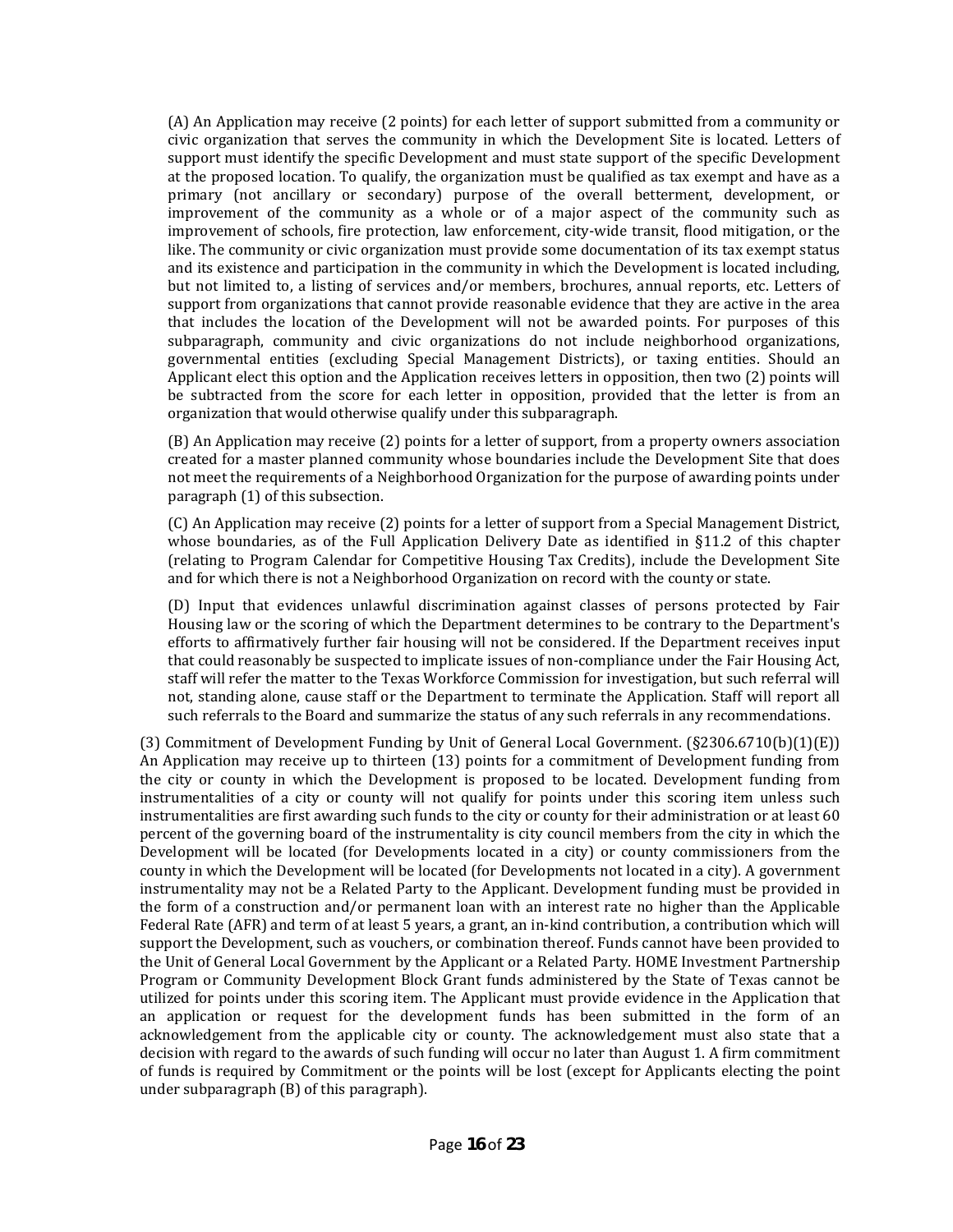population of the Place from which the Development's Rural or Urban Area designation is derived. For developments located outside a census designated place, the Department will use the population (A) Applications will qualify for points based on the amount of funds at the levels described in clauses (i) – (v) of this subparagraph. For the purpose of this calculation, the Department will use the of the nearest place.

 (i) twelve (12) points for a commitment by a Unit of General Local Government of the lesser of the population of the Place multiplied by a factor of 0.15 in funding per Low Income Unit and \$15,000 in funding per Low Income Unit;

 (ii) eleven (11) points for a commitment by a Unit of General Local Government of the lesser of the population of the Place multiplied by a factor of 0.10 in funding per Low Income Unit and \$10,000 in funding per Low Income Unit;

 (iii) ten (10) points for a commitment by a Unit of General Local Government of the lesser of population of the Place multiplied by a factor of 0.05 in funding per Low Income Unit and \$5,000 in funding per Low Income Unit;

 (iv) nine (9) points for a commitment by a Unit of General Local Government of the lesser of the population of the Place multiplied by a factor of 0.025 in funding per Low Income Unit and \$1,000 in funding per Low Income Unit; or

 (v) eight (8) points for a commitment by a Unit of General Local Government of the lesser of the population of the Place multiplied by a factor of 0.01 in funding per Low Income Unit and \$500 in funding per Low Income Unit.

 provides a firm commitment for funds in the form of a resolution from the Unit of General Local (B) One (1) point may be added to the points in subparagraph (A) of this paragraph if the Applicant Government in the Application.

Applications may receive up to twelve (12) points or have deducted up to twelve (12) points for this Senator's letterhead, be signed by the State Representative or State Senator, identify the specific Development and clearly state support for or opposition to the specific Development. This Applicant or the State Representative or Senator and must be submitted no later than the Input from State Senator or Representative Delivery Date as identified in  $\S 11.2$  of this chapter. Once a letter is submitted to the Department it may not be changed or withdrawn. Therefore, it is encouraged that letters not be submitted earlier than the specified deadline in order to facilitate consideration of all constituent comment and other relevant input on the proposed Development. State Representatives or to the Development or specifically express support or opposition will receive zero (0) points. Points under this scoring item will be averaged. If one letter is received in support and one letter is received in opposition the score would be zero (0) points. A letter that does not directly express support but (4) Community Support from State Representative or Senator. (§2306.6710(b)(1)(F); §2306.6725(a)(2)) scoring item. To qualify under this paragraph letters must be on the State Representative's or State documentation will be accepted with the Application or through delivery to the Department from the Senators to be considered are those in office at the time the letter is submitted and whose district boundaries include the proposed Development Site. Neutral letters or letters that do not specifically refer expresses it indirectly by inference, (e.g. "the local jurisdiction supports the Development and I support the local jurisdiction") will be treated as a neutral letter.

(5) Declared Disaster Area.  $(S2306.6710(b)(1))$  An Application may qualify to receive up to eight  $(8)$ points for this scoring item. An Application will receive seven (7) points if at the time the complete Application is submitted or at any time within the two‐year period preceding the date of submission, the proposed Development Site is located in an area declared to be a disaster under of the Texas Government Code, §418.014. An Application will receive eight (8) points if the disaster declaration, within the twoyear period preceding the date of submission, is localized, in other words, if the disaster declaration does not apply to the entire state.

(6) Community Revitalization Plan.

(A) For Developments located in an Urban Area of Region 3.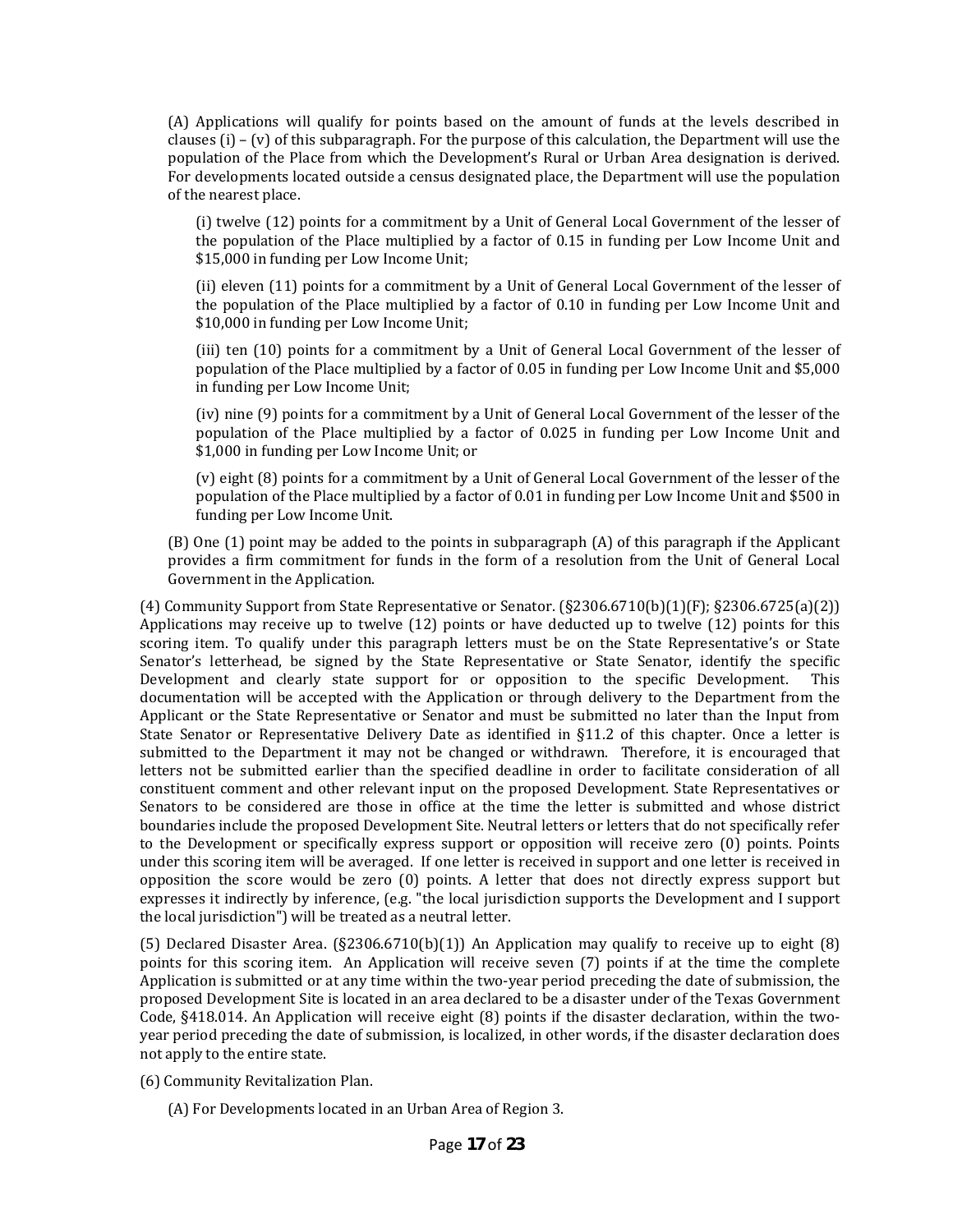(i) An Application may qualify to receive up to six (6) points if the proposed Development is described in subclauses (I) – (VII) of this clause: located in an area covered by a community revitalization plan and that meets the criteria

 in which the Development is proposed to be located. (I) The community revitalization plan must have been adopted by the municipality or county

 (II) The adopting municipality or county must have performed, in a process providing for public input, an assessment of the factors in need of being addressed as a part of such community revitalization plan. Factors to be considered may include:

 (‐a‐) adverse environmental conditions, natural or manmade, that are material in nature and are inconsistent with the general quality of life in typical average income significant safety or noise concerns such as major thoroughfares, nearby active railways (other than commuter trains), or landing strips; significant and widespread (e.g., not neighborhoods. By way of example, such conditions might include significant and recurring flooding, presence of hazardous waste sites or ongoing localized emissions not under appropriate remediation, nearby heavy industrial uses, or uses presenting localized to a small number of businesses or other buildings) rodent or vermin infestation acknowledged to present health risks requiring a concerted effort; or fire hazards;

(‐b‐) presence of blighted structures;

(‐c‐) presence of inadequate transportation;

facilities comparable to those typically found in neighborhoods containing comparable (‐d‐) lack of accessibility to and/or presence of inadequate health care facilities, law enforcement and fire fighting facilities, social and recreational facilities, and other public but unassisted housing;

(‐e‐) the presence of significant crime;

(-f-) the presence, condition, and performance of public education; or

(‐g‐) the presence of local business providing employment opportunities.

clause (i) of this subparagraph, but it must set forth in its plan those factors that it has identified and determined it will address. (III) A municipality is not required to identify and address all of the factors identified in

 (IV) The adopting municipality or county must have based its plan on the findings of the foregoing assessment and must have afforded the public an opportunity to provide input and comment on the proposed plan and the factors that it would address. To the extent that issues identified require coordination with other authorities, jurisdictions, or the like, such as school in its plan and, to the extent feasible, secure their cooperation. boards or hospitals, the adopting municipality should include coordination with such bodies

 (V) The adopted plan, taken as a whole, must be a plan that can reasonably be expected to revitalize the community and address in a substantive and meaningful way the material factors identified. The adopted plan must specifically address how the providing of affordable rental housing fits into the overall plan and is a necessary component thereof.

 (VI) The adopted plan must describe the planned sources and uses of funds to accomplish its purposes.

 (VII) To be eligible for points under this item, the community revitalization plan must already be in place as of the Pre-Application Final Delivery Date pursuant to §11.2 of this chapter evidenced by a certification that:

(‐a‐) the plan was duly adopted with the required public comment processes followed;

(‐b‐) the funding and activity under the plan has already commenced; and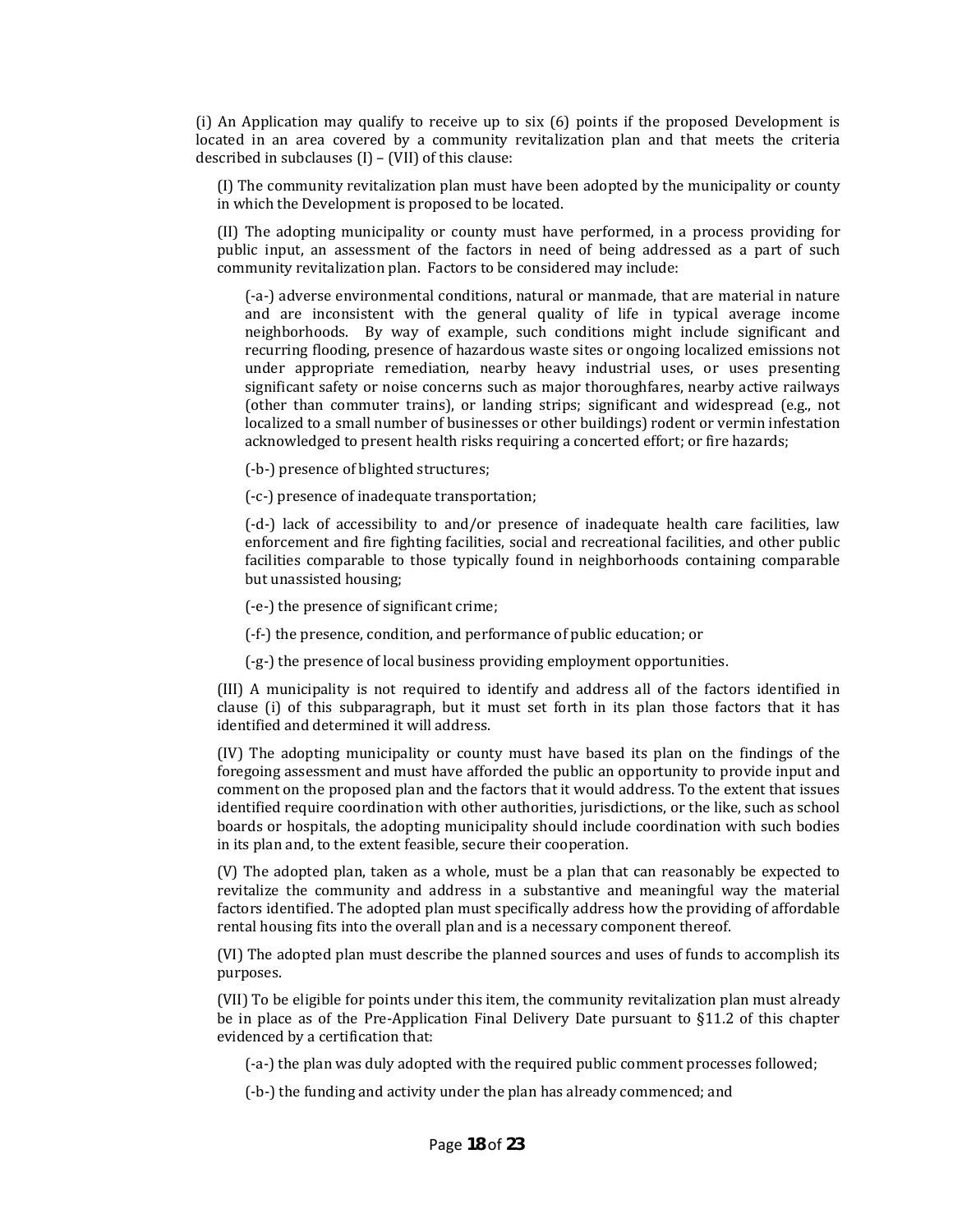(‐c‐) the adopting municipality or county has no reason to believe that the overall funding for the full and timely implementation of the plan will be unavailable.

(ii) Points will be awarded based on:

(I) Applications will receive six (6) points if the community revitalization plan has a total budget or projected economic value of \$6,000,000 or greater;

 (II‐) Applications will receive four (4) points if the community revitalization plan has a total budget or projected economic value of at l east \$4,000,000; or

 (III) Applications will receive two (2) points if the community revitalization plan has a total budget or projected economic value of at least \$2,000,000.

 conform to the Department's rules regarding unacceptable sites. (iii) At the time of the tax credit award the site and neighborhood of any Development must

 (iv) It is recognized that municipalities and counties will need to devote time and effort to adopt a concerted revitalization plan that complies with the requirements of this scoring item. a revitalization effort, notwithstanding one or more of the factors in this subparagraph not having been satisfied. Such pre-clearance shall be prompted by a request from the Applicant pursuant to the waiver provisions in §10.207 of this title (relating to Waiver of Rules for Therefore, for purposes of the 2013 Application Round only, the Department's Board may, in a public meeting, determine whether a revitalization plan substantively and meaningfully satisfies Applications).

(B) For Developments located in Urban Areas outside of Region 3.

 (i) An Application may qualify for up to six (6) points for meeting the criteria under subparagraph (A) of this paragraph (with the exception of being located in Region 3); or

 (ii) An Application will qualify for six (6) points if the city or county has an existing plan for Community Development Block Grant ‐ Disaster Relief Program (CDBG‐DR) funds that includes the meets the requirements of subclauses (I) ‐ (V) of this clause. In order to qualify for points, the development Site must be located in the target area defined by the plan, and the Application must have a commitment of CDBG‐DR funds and receive a HUD Site and Neighborhood Clearance with HUD review or approval of such clearance:

(I) the plan defines specific target areas for redevelopment of housing that do not encompass the entire jurisdiction;

(II) the plan affirmatively addresses Fair Housing;

 (III) the plan is subject to administration in a manner consistent with the findings of an Analysis of Impediments approved or accepted by HUD within the last three (3) calendar years;

(IV) the plan is in place prior to the Pre‐Application Final Delivery Date; and

 (V) the plan (in its entirety) and a letter from a local government official with specific knowledge and oversight of implementing the plan are included in the pre‐application.

(C) For Developments located in a Rural Area.

subclauses  $(I)$  –  $(IV)$  of this clause, or improvements to areas within a quarter mile of the Development Site, unless a different distance is otherwise identified. The Applicant or Related infrastructure must have been completed no more than twelve (12) months prior to the within twelve (12) months from the beginning of the Application Acceptance Period. An (i) An Application may qualify for up to six (6) points if the city, county, or state has approved expansion of any of the basic infrastructure or projects to the Development Site described in Party cannot contribute funds for or finance the project or infrastructure. The project or beginning of the Application Acceptance Period or be approved and projected to be completed Application is eligible for four  $(4)$  points for one of the items described in subclauses  $(1) - (IV)$  of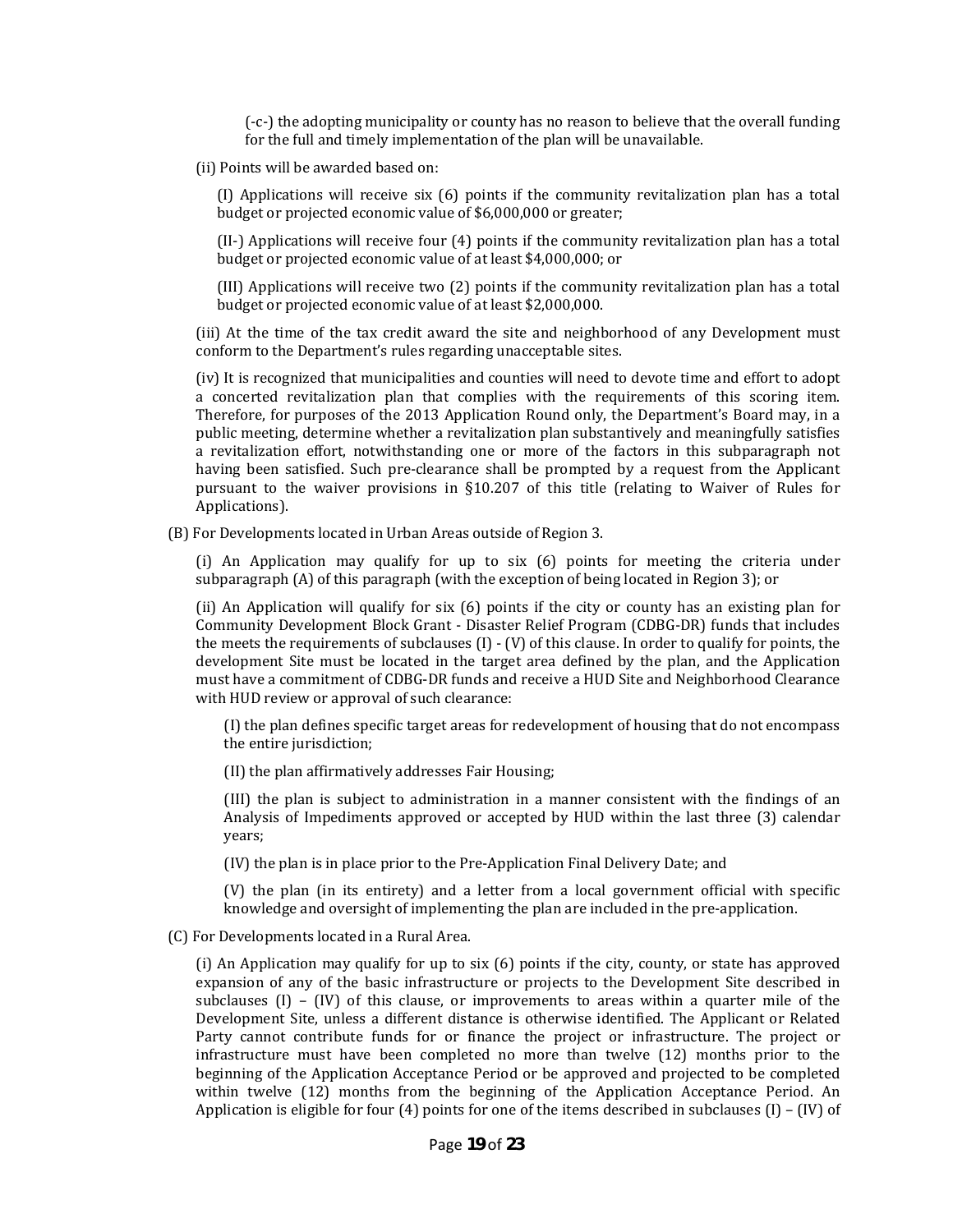this clause or six (6) points for at least two (2) of the items described in subclauses (I) – (IV) of this clause:

(I) Paved roadways or expansion of paved roadways by at least one lane;

(II) Water and/or wastewater service;

 that has a service area that includes the Development Site; and (III ) Construction of a new police or fire station within one (1) mile of the Development Site

 (IV) Construction of a new hospital or expansion of an existing hospital's capacity by at least 25 percent within five (5) miles of the Development Site and ambulance service to and from the hospital is available at the Development Site.

 project. However, the Department staff may rely on other documentation that reasonably documents that the substance of this clause is met, in Department Staff's sole determination. A (ii) The Applicant must provide a letter from a government official with specific knowledge of the letter must include:

(I) the nature and scope of the project;

(II) the date completed or projected compl etion;

(III) source of funding for the project;

(IV) proximity to the Development Site; and

(V) the date of any applicable city or county approvals, if not already completed.

(e) Criteria promoting the efficient use of limited resources and applicant accountability.

(1) Financial Feasibility.  $(S2306.6710(b)(1)(A))$  An Application may qualify to receive a maximum of eighteen (18) points for this item. To qualify for points, a 15‐year itemized pro forma that includes all include the signature and contact information evidencing that it has been reviewed and found to be An acceptable form of lender approval letter is found in the application. If the letter evidences review of the Development alone it will receive sixteen (16) points. If the letter evidences review of the projected income, operating expenses and debt service, and underlying growth assumptions, reflecting a minimum must-pay debt coverage ratio of 1.15 for each year must be submitted. The pro forma must acceptable by an authorized representative of a proposed construction or permanent Third Party lender. Development and the Principals, it will receive eighteen (18) points.

(2) Cost of Development per Square Foot.  $(S2306.6710(b)(1)(H); S42(m)(1)(C(iii))$  An Application may qualify to receive up to ten (10) points based on the Building Cost (less any structured parking cost that is not included in Eligible Basis) per square foot of the Application, as originally submitted and certified to by the General Contractor, relative to the mean cost per square foot for all similar development types. Structured parking costs must be supported by a cost estimate from a Third Party General Contractor or subcontractor with experience in structured parking. The square footage used will be the Net Rentable Area (NRA). For the purposes of this paragraph only, if a building is in a Qualified Elderly Development with an elevator or a Development with one or more buildings any of which have elevators serving four the proposed Development is a Supportive Housing Development, the NRA will include elevator served interior corridors and 50 square feet of common area per Unit. As it relates to this paragraph, an interior corridor is a corridor that is enclosed, heated and/or cooled and otherwise finished space. The or more floors (Elevator Served Development) the NRA will include elevator served interior corridors. If calculations will be based on the cost listed in the Development Cost Schedule and NRA shown in the Rent Schedule of th e Application.

(A) Eac h Application will be categorized as:

 design, and Supportive Housing Developments; or (i) Qualified Elderly and Elevator Served Development, more than 75 percent single family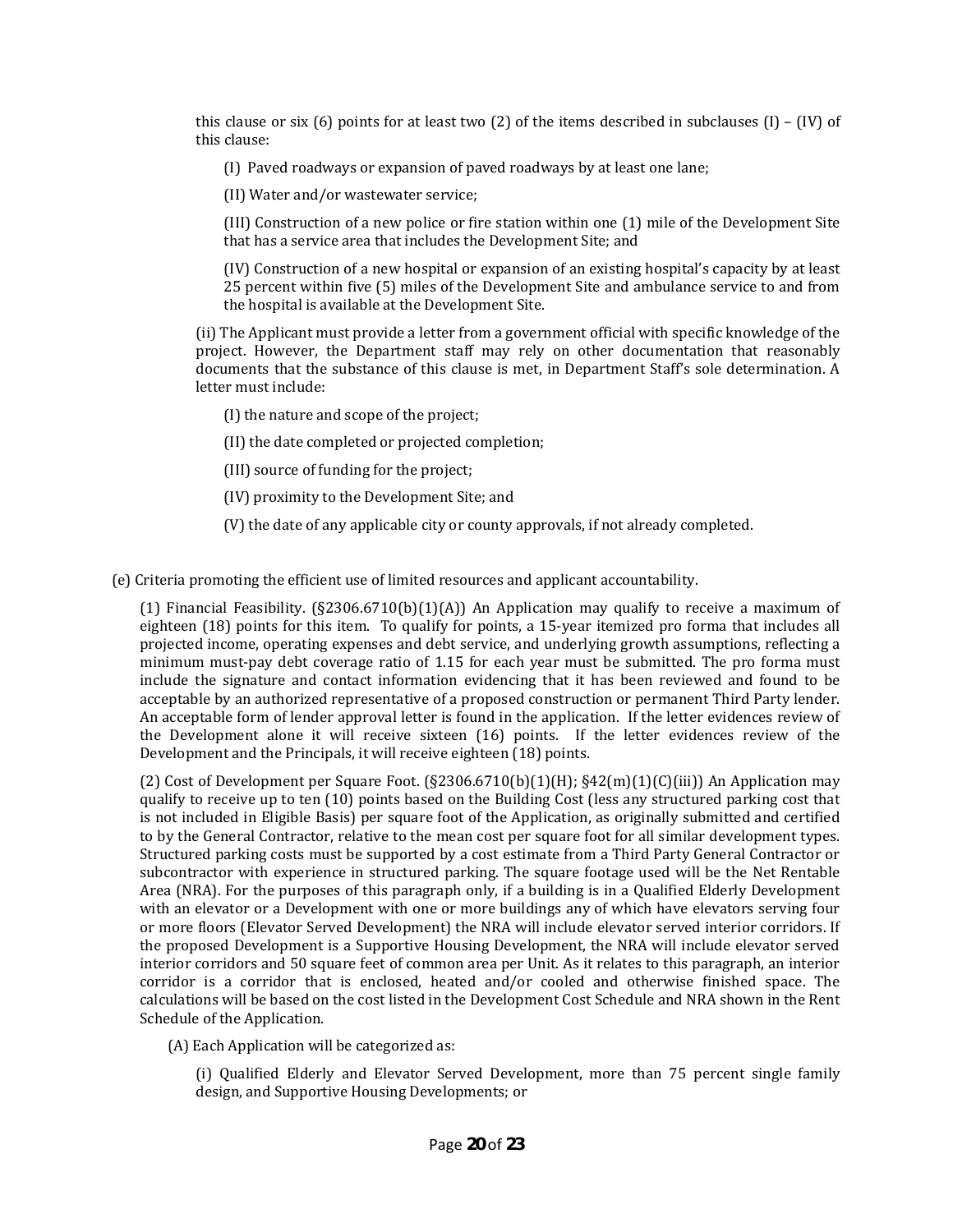- (ii) All other Applications proposing New Construction, Reconstruction, or Adaptive Reuse; or
- (iii) All ot her Applications proposing Rehabilitation.
- (B) Within each category listed in subparagraph (A), points will be awarded as follows:
	- (i) Within 8 percent and equal to or less than the mean cost per square foot (10 points);
	- (ii) Within 5 percent and greater than the mean cost per square foot (10 points);
	- (iii) Within 13 percent and equal to or less than the mean cost per square foot (9 points);
	- (iv) Within 10 percent and greater than the mean cost per square foot (8 points);
	- (v) Within 18 percent and equal to or less than the mean cost per square foot (7 points);
	- (vi) Within 15 percent and greater than the mean cost per square foot (6 points); or
	- (vii) Within 20 percent of the mean cost per square foot (5 points)

(C) Developments with Building Costs of less than \$80 per square foot shall receive no less than eight

 (8) points. Points under this subparagraph are not in addition to the points achieved under subparagraph (B) of this paragraph.

 (3) Pre‐application Participation. (§2306.6704) An Application may qualify to receive up to six (6) points provided a pre-application was submitted during the Pre-Application Acceptance Period and meets the requirements described in subparagraphs (A) – (I) of this paragraph:

(A) The total number of Units does not increase by more than 10 percent from pre-application to Application;

(B) The designation of the proposed Development as Rural or Urban remains the same;

(C) The proposed Development serves the same Target Population;

(D) The pre-application and Application are participating in the same set-asides (At-Risk, USDA, Non-Profit, and/or Rural);

not vary by more than six (6) points from what was reflected in the pre-application self score; (E) The Application final score (inclusive of only scoring items reflected on the self score form) does

(F) All necessary waivers and pre‐clearance were requested in the pre‐application;

 (G) The Development Site at Application is at least in part the Development Site at pre‐application, and the census tract number listed at pre‐application is the same at Application;

(H) The pre‐application met all applicable requirements; and

(I) The community revitalization plan the Applicant used for points under subsection  $(d)(6)$  of this section was submitted at the time of pre-application.

(4) Leveraging of Private, State, and Federal Resources. (§2306.6725(a)(3))

 (A) An Application may qualify to receive up to three (3) points if at least 5 percent of the total Units are restricted to serve households at or below 30 percent of AMGI (restrictions elected under other point items may count) and the Housing Tax Credit funding request for the proposed Development meet one of the levels described in clauses (i) – (iv) of this subparagraph:

 funding and the Housing Tax Credit Funding Request is less than 8 percent of the Total Housing (i) the Development leverages CDBG Disaster Recovery, HOPE VI, or Choice Neighborhoods Development Cost (3 points); or

 (ii) If the Housing Tax Credit funding request is less than 7 percent of the Total Housing Development Cost (3 points); or

 (iii) If the Housing Tax Credit funding request is less than 8 percent of the Total Housing Development Cost (2 points); or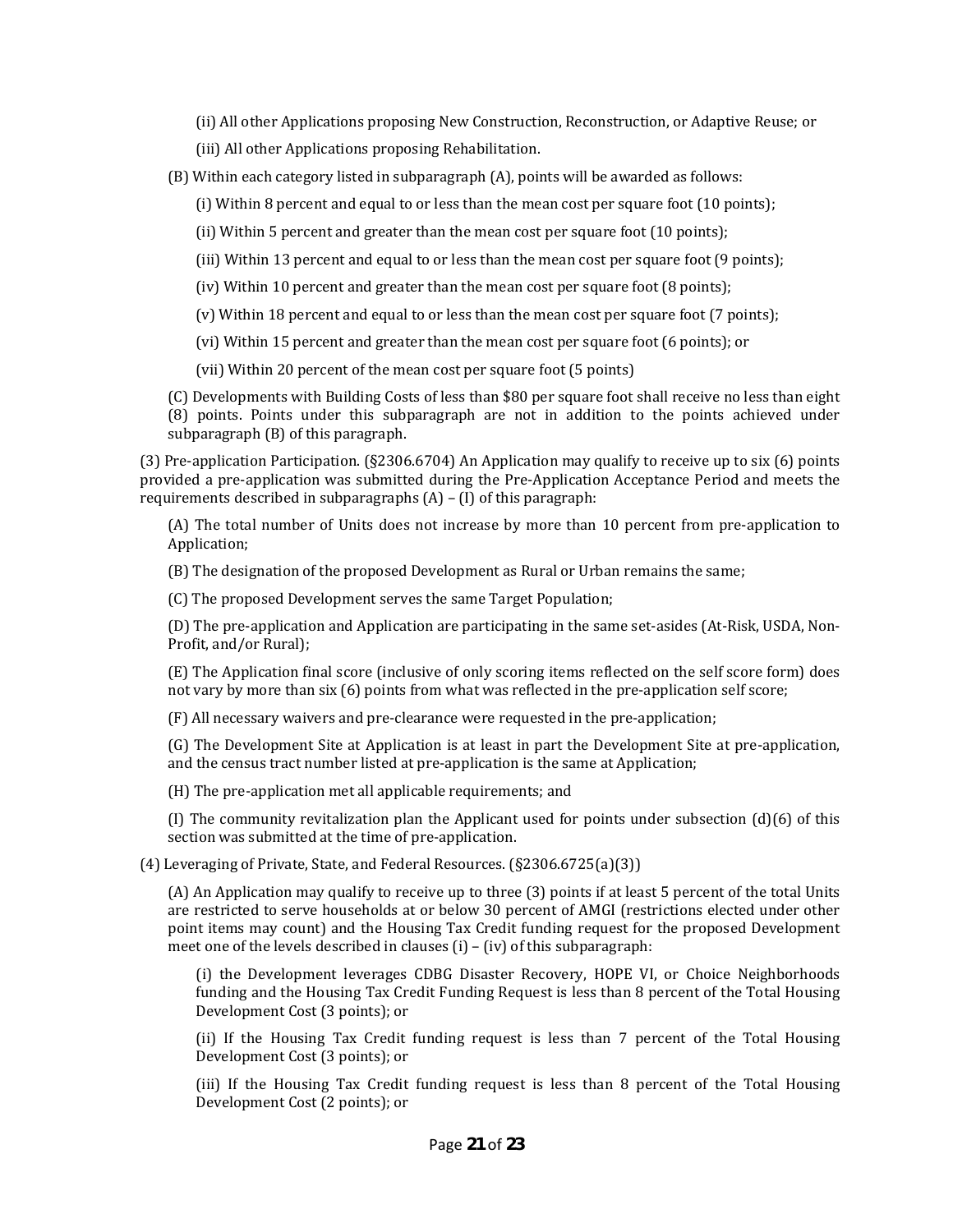(iv) If the Housing Tax Credit funding request is less than 9 percent of the Total Housing Development Cost (1 point).

 (B) The calculation of the percentages stated in subparagraph (A) of this paragraph will be based strictly on the figures listed in the Funding Request and Development Cost Schedule and will be rounded to the nearest hundredth. Should staff issue an Administrative Deficiency that requires a change in either form, then the calculation will be performed again and the score adjusted, as necessary. In order to be eligible for points, no more than 50 percent of the developer fee can be deferred.

(5) Extended Affordability or Historic Preservation.  $(S_{52}^S2306.6725(a)(5); 2306.111(g)(3)(C);$ 2306.185(a)(1) and (c):  $2306.6710(e)(2)$ ; and  $42(m)(1)(B)(ii)(II)$ ) An Application may qualify to receive two (2) points for this scoring item.

 (A) In accordance with the Code, each Development is required to maintain its affordability for a 15‐ year compliance period and, subject to certain exceptions, an additional 15‐year extended use period. Development Owners that agree to extend the affordability period for a Development to thirty-five (35) years total may receive the two (2) points; or

(B) An Application proposing the use of historic (rehabilitation) tax credits and providing documentation that an existing building that will be part of the Development will reasonably be able to qualify to receive and document receipt of historic tax credits by issuance of Forms 8609 may qualify to receive two (2) points.

(6) Right of First Refusal. ( $\S2306.6725(b)(1)$ ;  $\S42(m)(1)(C)(viii)$ ) An Application may qualify to receive one (1) point for Development Owners that will agree to provide a right of first refusal to purchase the Development upon or following the end of the Compliance Period in accordance with Texas Government Code, §2306.6726 and the Department's rules including §10.407 of this chapter (relating to Right of First Refusal) and §10.408 of this chapter (relating to Qualified Contract Requirements).

 (7) Development Size. An Application may qualify to receive one (1) point if the Development is proposed to be fifty (50) total HTC Units or less and the Application reflects a Funding Request of Housing Tax Credits, as identified in the original Application submission, of \$500,000 or less.

(f) Point Deductions.

 (1) Any Applicant that elects points for a scoring item on their self score form and is unable to provide sufficient documentation for Department staff to award those points will receive a one (1) point deduction per scoring item in their final score. This penalty shall not be applied to these scoring items regardless of points elected:  $\S11.9(d)(1)$ , (4), and (6) and  $\S11.9(e)(2)$  and (3).

 (2) Staff will recommend to the Board a penalty of up to (5 points) for any of the items listed in subparagraph (A) of this paragraph, unless the person approving the extension (the Board or Executive need for the extension were beyond the reasonable control of the Applicant and could not have been reasonably anticipated. Any such matter to be presented for final determination of penalties by the Board must include notice from the Department to the affected party not less than fourteen (14) days prior to the scheduled Board meeting. The Executive Director may, but is not required, to issue a formal notice after disclosure if it is determined that the matter does not warrant penalties. Director, as applicable) makes an affirmative finding setting forth that the facts which gave rise to the (§2306.6710(b)(2))

 (A) If the Applicant or Affiliate failed to meet the original Carryover submission or 10 percent Test deadline(s) or has requested an extension of the Carryover submission deadline, the 10 percent Test deadline (relating to either submission or expenditure).

(B) If the Developer or Principal of the Applicant violates the Adherence to Obligations.

 (C) No penalty points will be deducted for extensions that were requested on Developments that involved Rehabilitation when the Department is the primary lender, or for Developments that